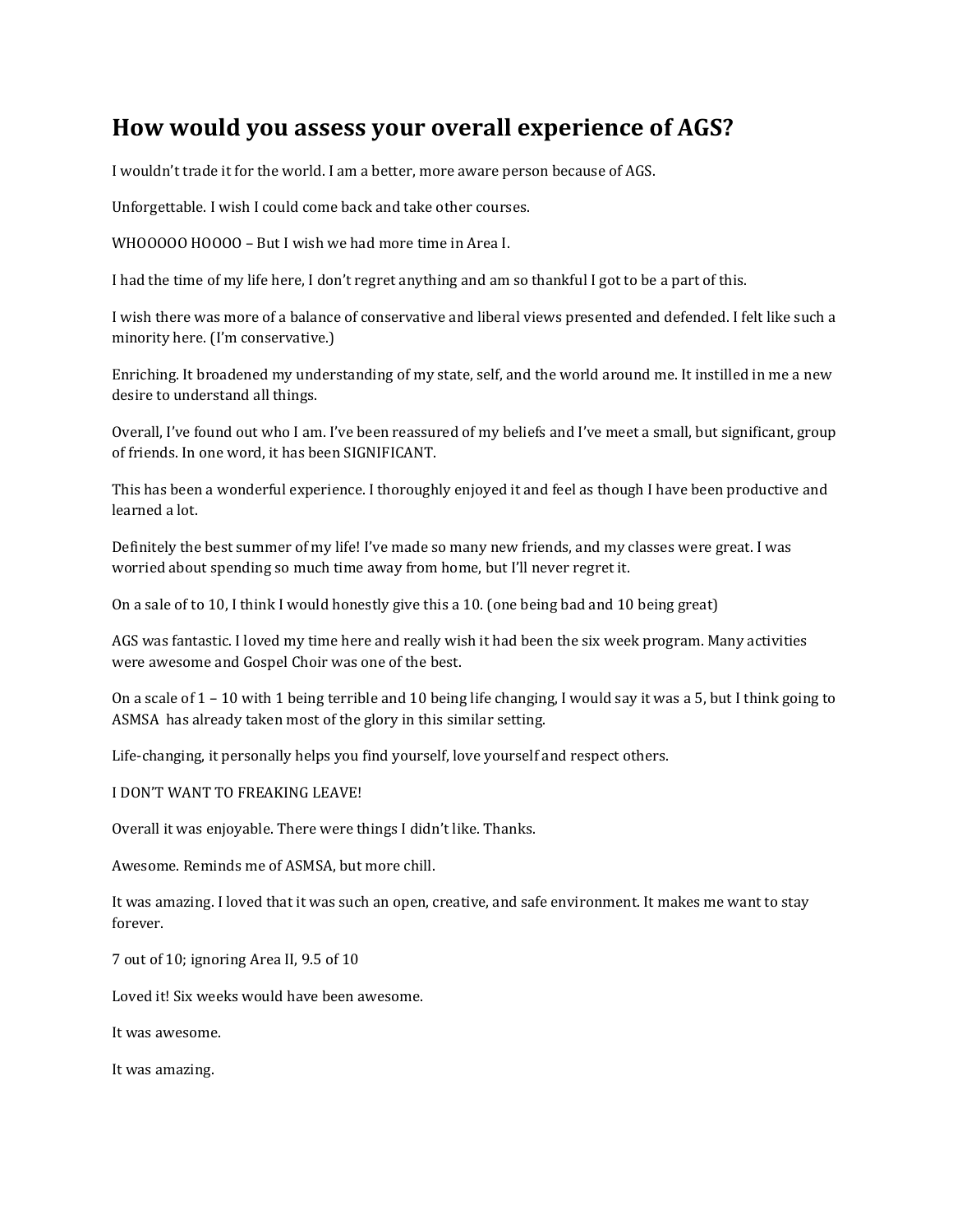Great! One of the best experiences of my life. I've met so many new people, learned so much about myself and I truly believe I now have a second family. I loved my Drama – Area I. I loved Gospel Choir (woo) and I don't want to leave. Let me live here forever!

My overall experience at AGS has been very good.

I loved it. Couldn't have been a better summer. I hope more can have the same experience.

I loved it. I don't want to go home. No chores and making my own decisions were great. The food was awesome.

An experience I will never forget.

I would give it a 10/10. Even with its pitfalls, I couldn't have asked for a better experience.

It was amazing. I wish the entire world was like this.

Great. I'm very glad I came. Wouldn't take it back.

It was amazing. First few days were slow, but after that the weeks flew by. Dinner was a little early for me, but the option to order food/snacks solved that. The classes were all interesting, and I would do this again.

It couldn't have been a better one. This place has changed me in more ways than one. Thank you!

Very beneficial to any student wanting to attend college.

Wonderful! I'm sad I won't get to do it again, and I wish I had more time.

It was amazing! I never want to leave.

I think it's been very beneficial.

Wonderful.

It was one of the most amazing experiences in my life.

It was slow at times, but somewhat enjoyable.

I loved it.

It was mind opening, exhilarating and fantastic.

It broadened my mind and was worth the four weeks.

Best of life, thus far.

Amazing – would love to stay longer.

AMAZING! I couldn't have asked for a better time.

AGS was a positive learning experience that made me more aware of myself and of external forces and influences. It was also the best four weeks of my life.

Well, well-worth four weeks.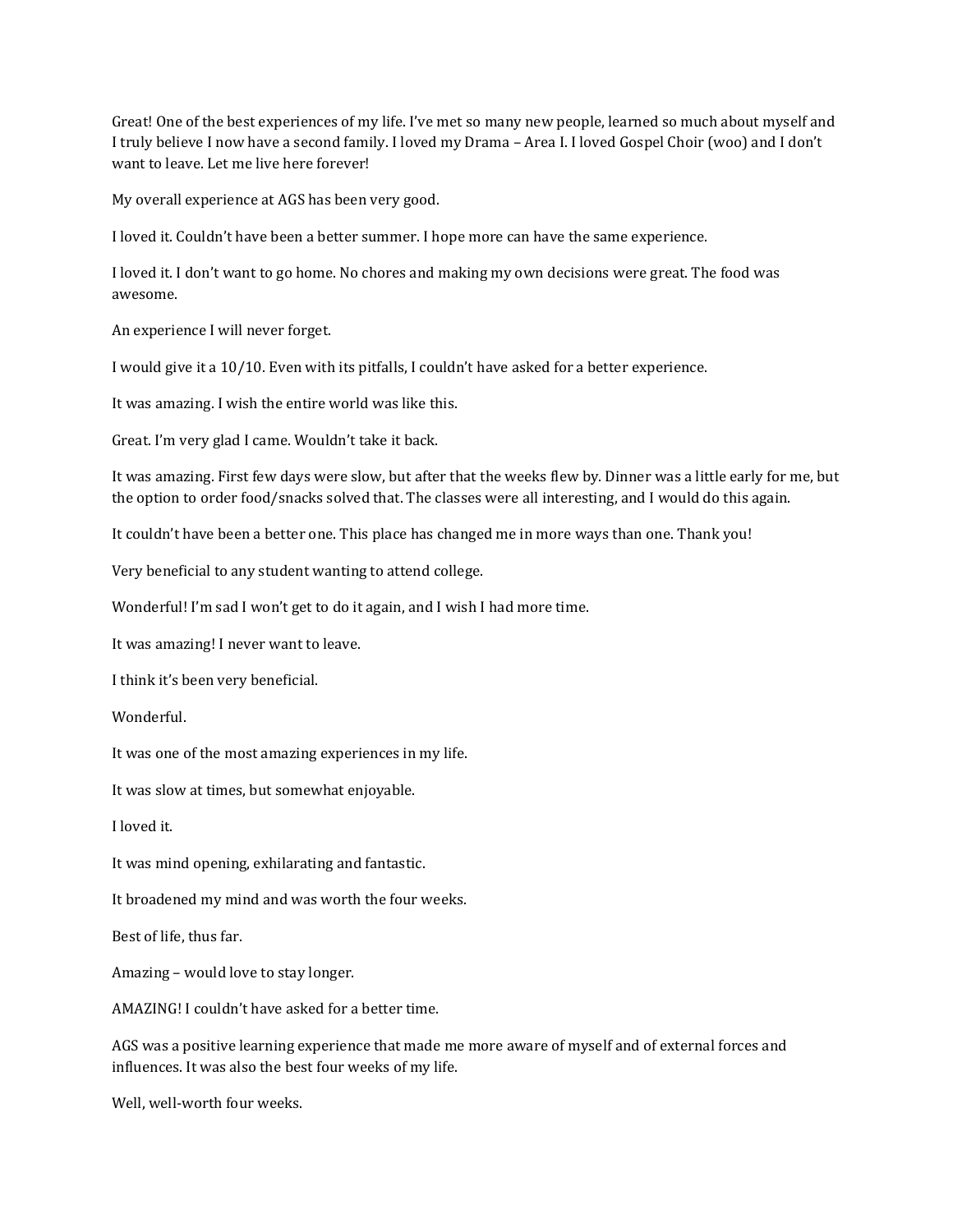## 1 – 10? 11

This past month has been life changing. I will miss this environment greatly.

I never want to leave. Everyone is so amazing.

It was fun! I learned a lot and met new friends.

It was wonderful. I had an unforgettable summer.

8/10. Learned a lot. Made friends.

ASTEROUS!!!

Perfect.

The AGS experience is a once-in-a-lifetime experience and is enormously enjoyable.

Really good, but not "life-changing".

To quote Kevin Spacey in American Beauty. "Spec-tacular.

AGS is an experience every youth feeling a little lost or trapped should have. It makes life seem much more wonderful.

I really enjoyed all of my classes and all of the staff.

AMAZING, couldn't have been better!

AGS is probably one of the greatest experiences of my life. The people rock, the program rocks, and everything else rocks.

AGS was amazing. I made some amazing friends and had a wonderful time. I just wish I had more from Drama.

It was pretty awesome. Life-changing and never to be forgotten.

I loved it.

Fantastic. I loved every minute.

AMAZING. I don't want to leave!

AGS was well worth my time.

I had a good time and learned quite a bit.

It was a life changing experience. I came out more knowledgeable about Social Science and made a ton of new friends.

Overall 8/10. Most activities were well organized and fun. Area II and III (and I) were so amazing. Area IV should have and could have been better. Gospel Choir was the best thing ever.

It was a great experience. I would encourage it.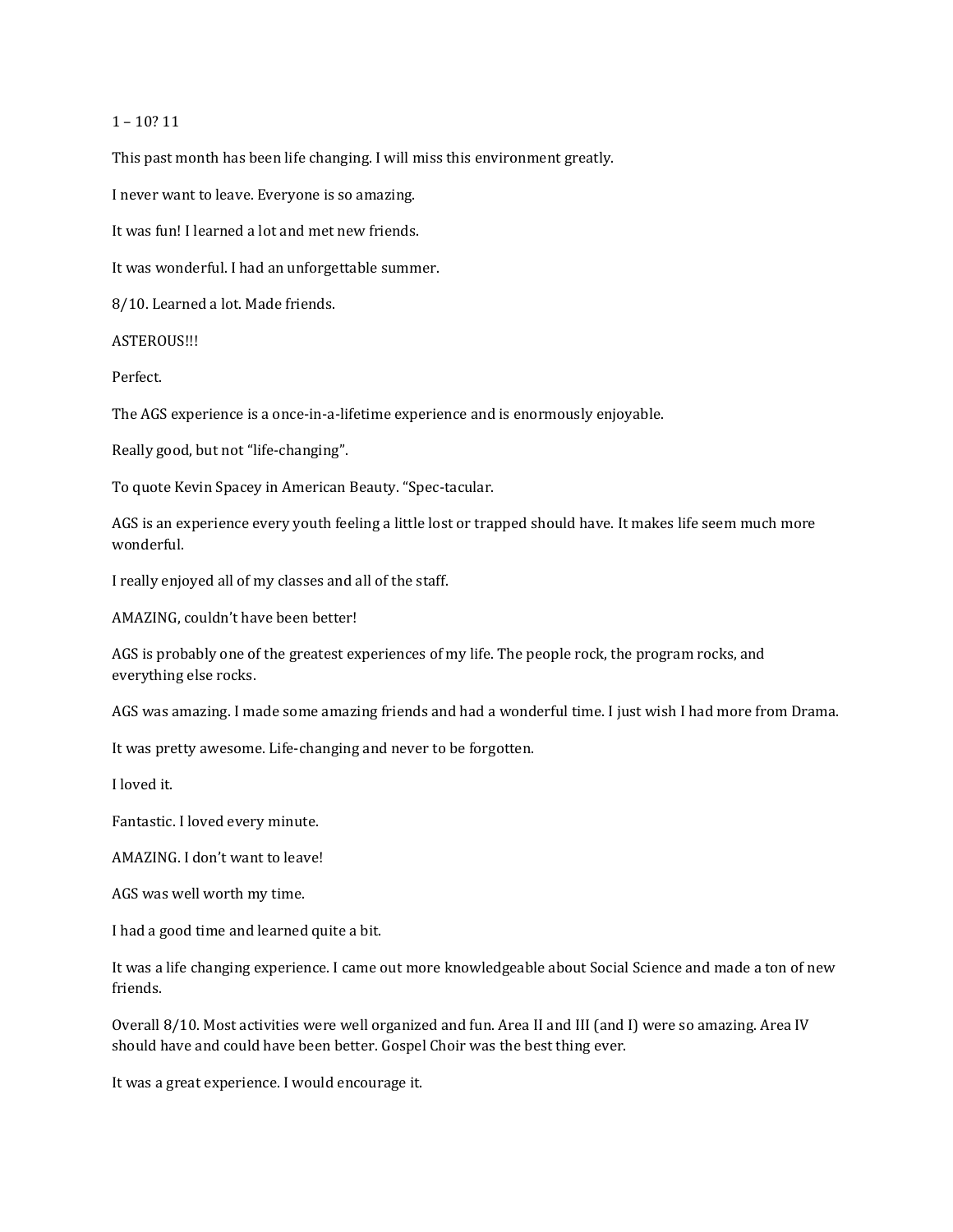It was wonderful. I wish the rest of the school year could be like this.

It was absolutely amazing! So glad that I had this opportunity; truly life-changing.

It was an unforgettable four weeks.

Very enjoyable.

It's been a lot of fun. I've met a few new people, but I think I'm going to miss teachers more than colleagues.

Best experience of my life!! X 1000

Very good. I'll miss AGS so much.

It was the greatest experience of my life!

I'm going to miss it here a lot. I really had a lot of fun and I don't want to leave. Gospel Choir was so much fun, too. I LOVE Pam!

1000000/10, I absolutely loved it. I had a hard time deciding if I wanted to come here because I had to choose between this, a trip to France, and a free trip to Japan, but I'm glad I came.

I loved AGS! I learned so much.

I intend on recommending this to anyone who will listen. This has been one of the best things that has happened to me.

OUTSTANDING!!! I value myself as a person so much more because the people are much nicer than those at my high school.

AGS is an experience I will never forget. This has been an amazing summer and I will carry this experience with me throughout my life. Thank you.

It was a blast! This was a very eye-opening experience and I loved being here! I want to come back so bad!

I really liked the social experience at AGS. Meeting new people and finding friends from all over Arkansas was fun. AGS is amazing.

It was wonderful. I will never forget it.

It was not as good as I had hoped. I don't regret coming, but I would not come back.

My overall experience at AGS was great. It has definitely been the best experience of my life so far.

I had a wonderful time and I feel like it has really broadened my world view.

Perfect.

I am going to miss it so much!

I will encourage everyone to apply and come here. Best experience in my life so far.

Life changing is all I can say. I wish it was all year long.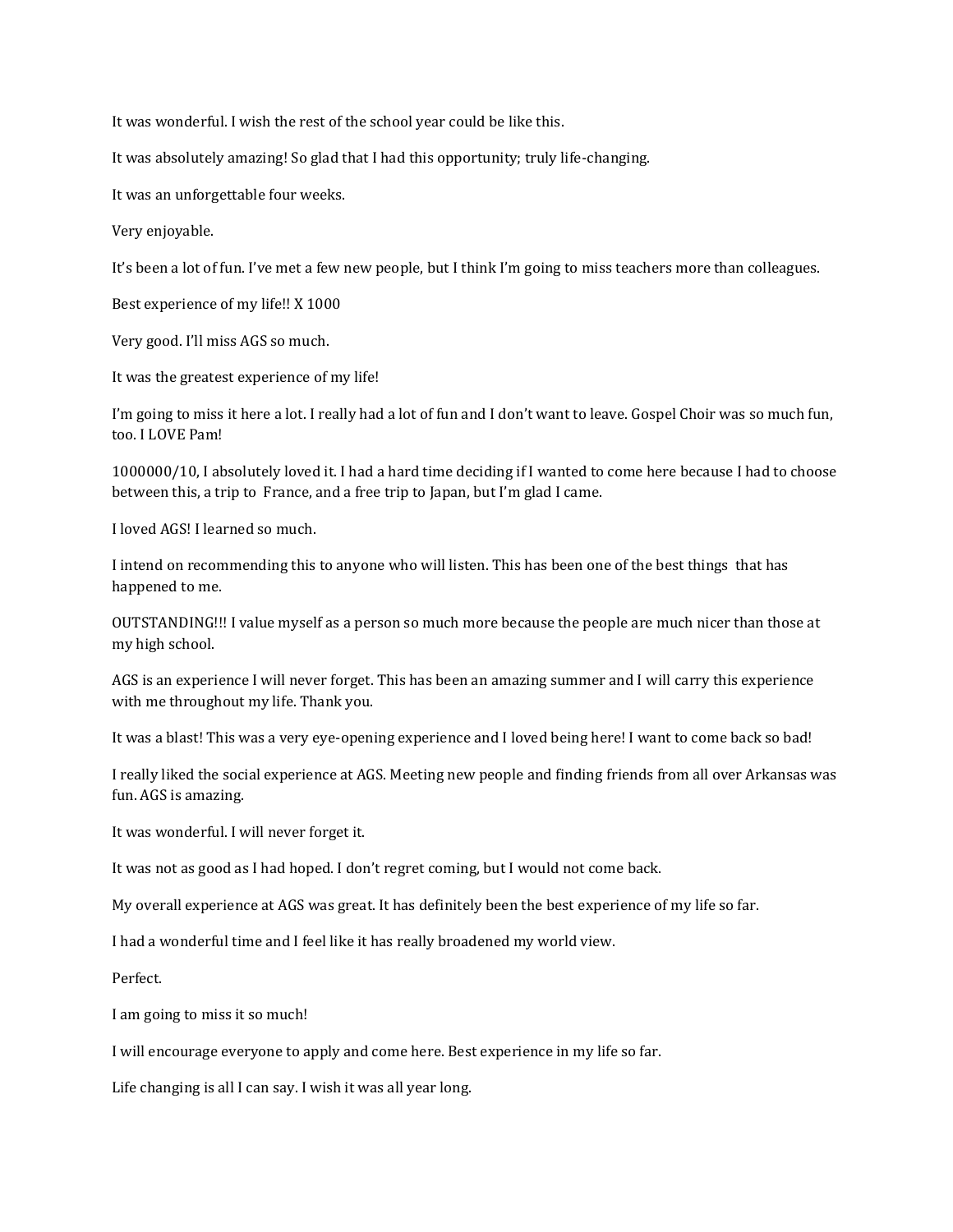AGS has benefited me in so many ways. This experience has been amazing. I wish it had been six weeks.

I had a good time, I think the selection process needs to be better because I feel that I was a much more qualified for my first choice, but I got my second choice.

I have been to conferences and things like AGS and AGS has been the best so far! I don't want to leave.

I loved it and am happy I came! Thank you to all the wonderful people that made it happen.

It was really fun. I wish the program was six weeks instead of four.

I loved being here and wish I could stay longer. I learned many valuable life lessons and also met some amazing people.

AMAZING! I had such a great experience that I wouldn't trade it for anything.

I thoroughly enjoyed AGS. It got me acquainted with a college environment, I made many new friends and my classes were very intriguing.

On a scale of 1 to 10…100! I just wish we could've had 7/4/12 off from classes and that deli meat and romaine lettuce could have been offered in the cafeteria.

Best time ever.

Awesome because I met new people, learned things I probably won't learn anywhere else and opened my mind a lot.

LOVED IT.

FANTASTIC! A challenge and a reward simultaneously. I'm sad that it is over.

I really enjoyed the month I spent here. Coming from ASMSA, I can't say it was life changing because it is similar to home. However, there were some amazing 4:10/6:10s. I learned some stuff, and I had fun that's what's important.

I loved AGS. I feel like a new person who is ready to spread my wings and enter into the world ready to go.

Five stars, two thumbs and big toes way up, snaps and claps all around.

8/10 (The missing 2 is my own fault.)

Best experience of my life.

Fantastic! I will recommend it to everyone at my school so hopefully a lot of people will apply.

Awesome, best experience of my life!

FUN! The best thing I've ever decided to attend.

AGS was so awesome. I seriously don't want to leave! This experience was great and it changed me a lot in a good way. Gospel Choir…the best part! It should never leave. I love the diversity.

It was better than I thought. I am glad I came.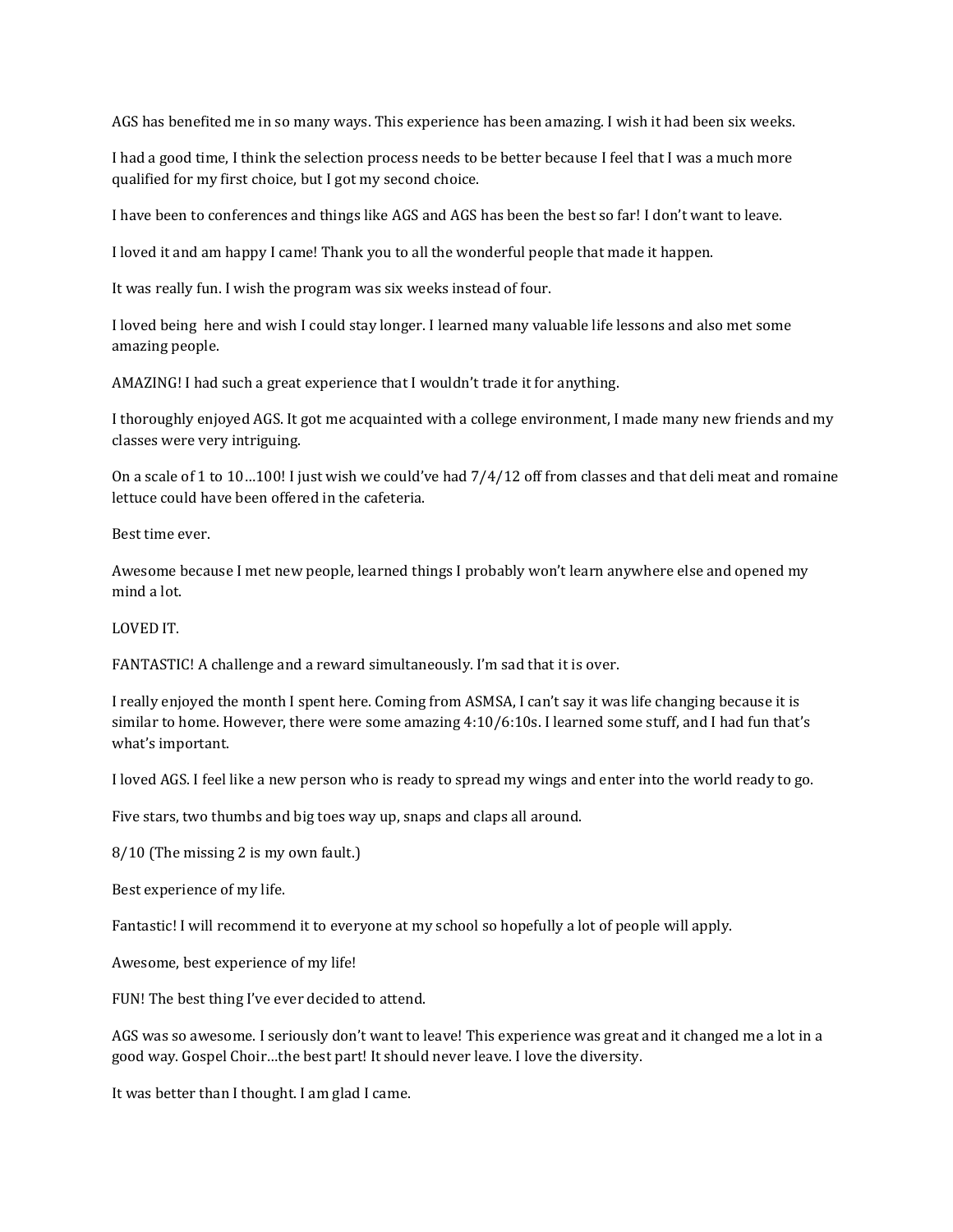Most classes were challenging/thought provoking and there were many interesting and fun extra-curricular activities.

Amazing, really sad to leave. Awesome experience in so many ways.

I learned a lot and had fun, I don't want to leave.

It was great. Loved meeting new people, trying new things. Loved the activities with Molly and Suzy Q. Overall: Great.

Awesome!

I would recommend AGS to anyone and everyone.

I enjoyed it; too much atheism and evolution though.

I would say it's easily one of the better things I've done.

I would live here forever if I could; wouldn't change a thing.

Awesomeness in a can.

Life-changing.

It was amazing. I learned so much, made so many friends, and now feel like I am a little more prepared for college.

AGS was too much fun. I would like to stay longer.

Best experience of my life. I NEVER want to leave. I can't even describe how awesome AGS is and how happy I am to have been accepted.

10/10

It was an amazing experience, lots of fun activities, fabulous seminars, and loved the ideas presented.

It was pretty darn cool.

I love it. I made a whole lot of really great friends and had some really amazing instructors.

They definitely owe us two more weeks. I do feel cheated, and I feel I didn't get a "full" experience.

AGS has been a great experience for me. I have loved the people I have met and the relationships I have made. I have been challenged in what I believe and in my way of thinking and how I view the world. My desire to learn has been fostered and cultivated. I enjoyed AGS a lot. I really think the program is necessary to counteract Arkansas' "brain drain".

Supercalifraglisticexpalidotious. Simply wonderful I want to come back as an RA.

As everyone said before me, it was the most amazing experience of my life. I don't regret any second of it.

It was really awesome! I met great people, had great classes, and made some fond memories.

I loved it.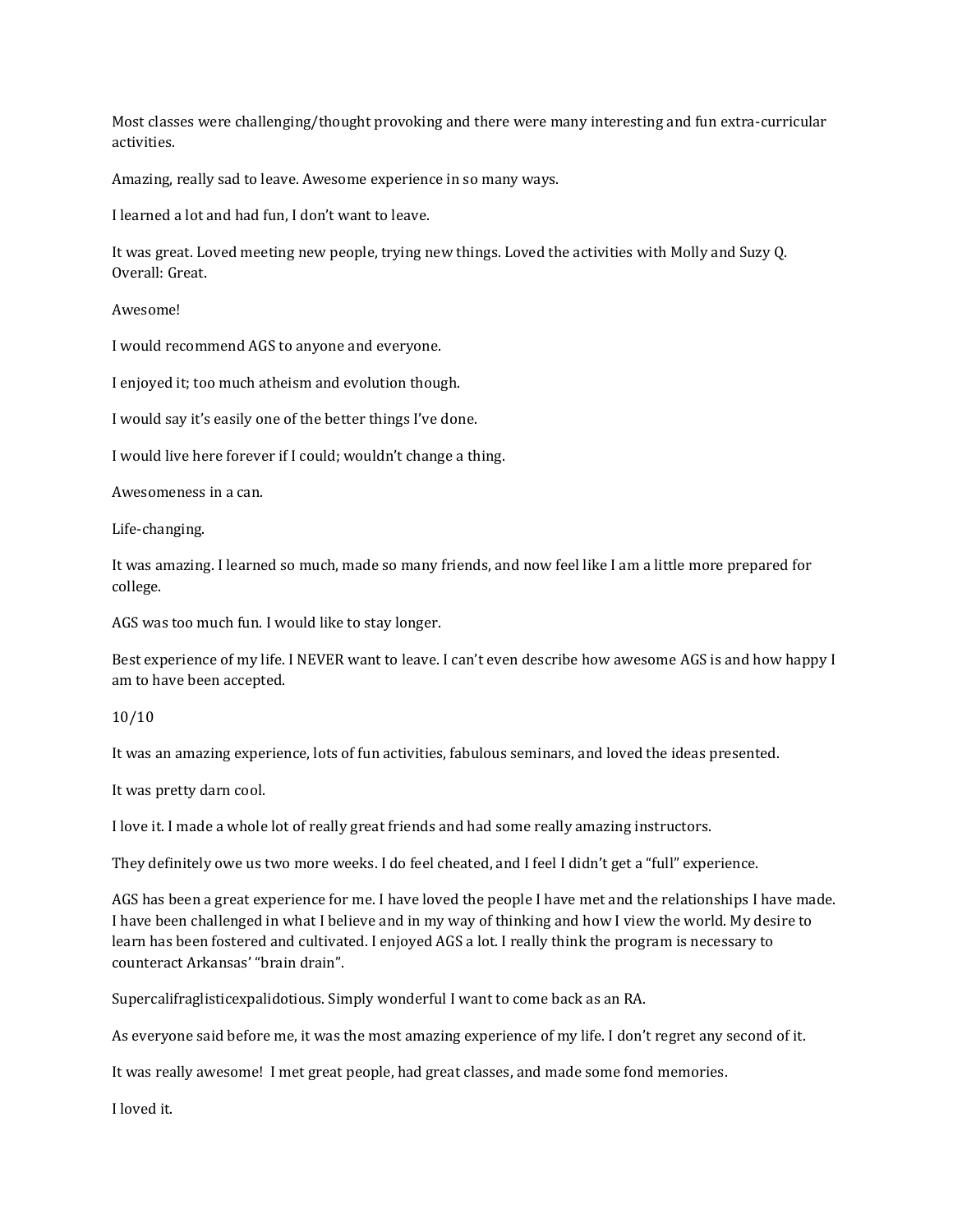I enjoyed AGS about equally to the enjoyment found in the average slave Jew in the train to Auschwitz.

Phenomenal.

Pretty good.

On a scale of 1-10, I would say an eleven.

I had a great time overall; however, I am now very tired. We need nap time!!

Wonderful, loved every second.

Amazing! Wish I could do it again!

I would assess it as an experience that will last a lifetime.

It was amazing. Very eye-opening and a lot of fun.

I was a little homesick, and the food was kind of blah, but it was a great experience.

I wish we had 6 weeks instead of 4.

I absolutely LOVED it! It has given me a reviewed hope for humanity. (Especially in Arkansas)

I loved it. I would do it a hundred times over if I could. We should have had an extra two weeks.

Absolutely amazing.

It was great! Wish we had more time in Area I.

I have really enjoyed it! It's been the highlight of my summer by far.

A very good one. The social aspect meeting people, that's what really made it.

EXTREMELY POSITIVE.

Okay, not wonderful. Certainly not life changing.

Gospel Choir was the best part of AGS. If should be a required event.

Best four weeks of my life.

It was one of the best experiences of my life and I am so glad I got to experience it.

I loved being at AGS. The heat wasn't the best but the classes were interesting and there were so many fun and exciting events.

I had a great time, met great people and I'm so glad I had this experience.

It was great, but I really miss my family and pets. I'm glad I came. I learned a lot.

It was a good experience especially Area II and Gospel Choir.

A positive experience and eye opening.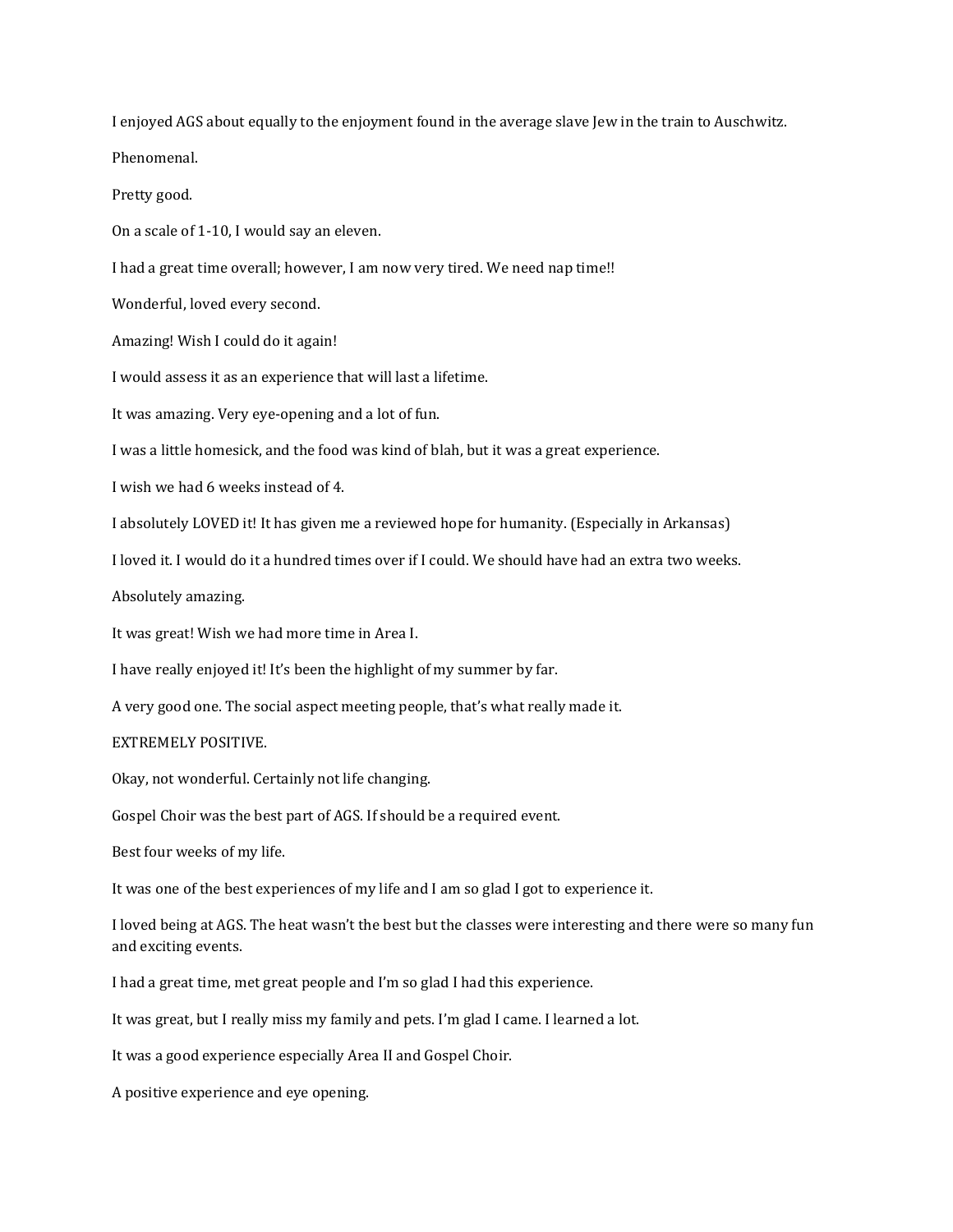Very awesome! Learned so much about myself and made lots of friends.

I don't want to go home. This is the best environment I've ever been in. It's been phenomenal. I've changed in such a positive way, but I still have room to grow. I never want to leave. I wish it had been six weeks.

I had a wonderful time.

One of the best experiences of my life.

Great, I hope to take what I learned and implement it at home.

Awesome! 20 out of 10!

I just wish it never had to end.

Amazing. Loved the environment.

The best thing I've ever done.

WOOHOO

Benificial, my favorite part was meeting new open minded people.

It was amazing!!! I loved being at AGS, and I'll be sad to leave.

 $1-10:10$ 

Best four weeks of my life.

It was good. I really enjoyed my Area I class and the others were great, too. I learned a ton about myself and the world I live in.

Pretty wicked awesome.

I'd do it again in a heartbeat.

Loved it.

Wish it were six weeks.

Beneficial and some fun on the side.

AGS was one of the best experiences of my life. I just wish it would've been the 6 week program. I have made many friends this month and have been able to learn and develop myself a lot more.

It was well worth it.

It opened my mind to new possibilities and allowed me to get to know other people and myself a lot better.

I loved it! I wish it was weeks because it's over too soon. I wish there were more mixers also.

Good and fun but not the time of my life.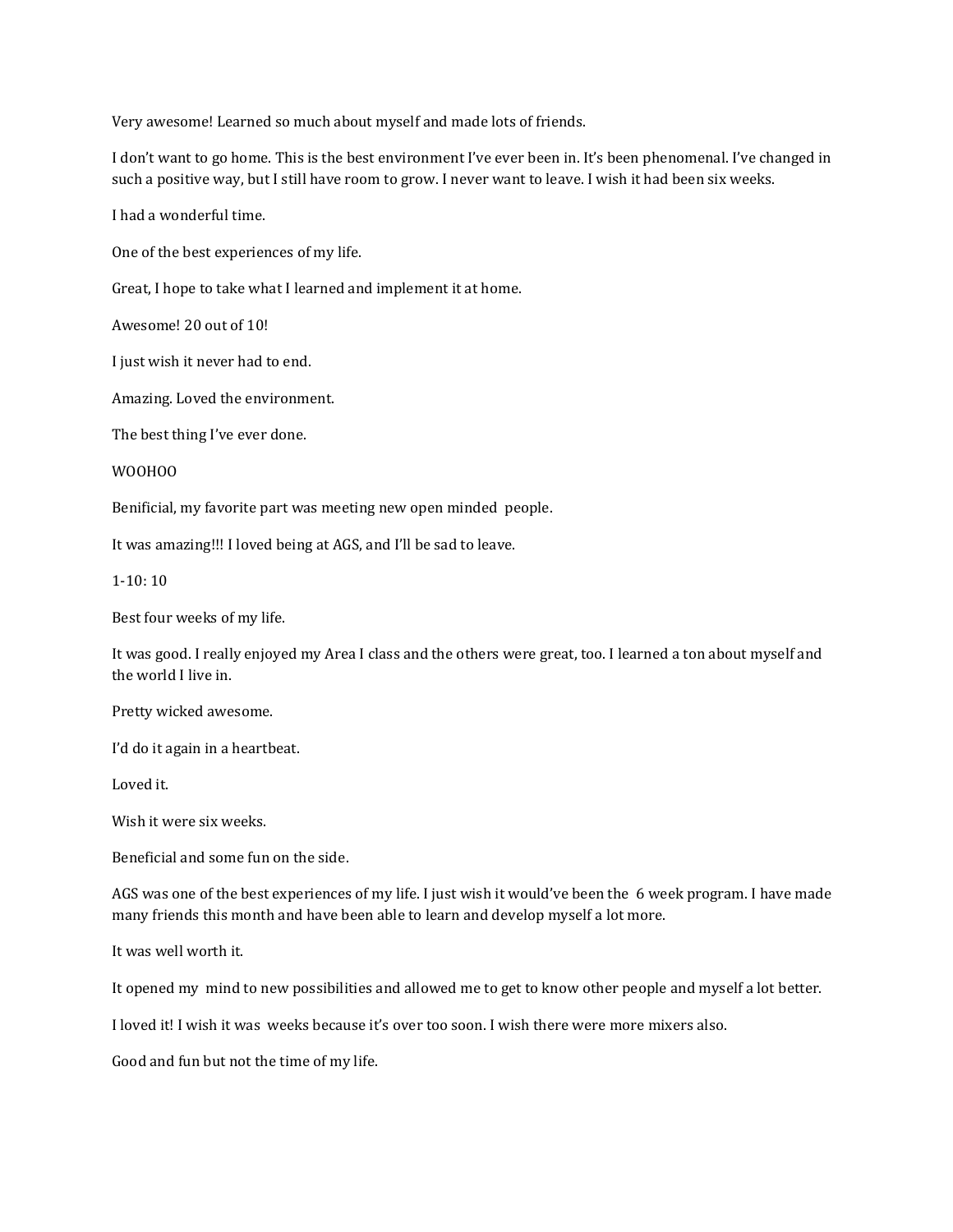Felt like it was quite biased in some aspects. Yes, I understand government pays for it so they kind of decide what is taught but it would be better if it was more balanced. Also some required seminars were irrelevant and very boring.

It was AMAZING. It has been an incredible experience and has actually had a significant impact on me. I loved it.

I'm so thankful that I was allowed to take part in this wonderful experience. I've gained so much, and I'll never forget it.

I loved AGS! It was one of the best experiences I've ever had. I wouldn't trade this experience for anything. I met so many new people and learned so many new things.

AGS was absolutely wonderful, and I would recommend it to others.

It was definitely life changing and if I could, I would come every summer.

Literally one of the best experiences of my life.

My overall experience at AGS has been great. I would love to come back. It wish it was 6 weeks.

It was wonderful. I learned a lot about my Area I, myself and others!

Very sweet. But now, mostly bitter because my desire to go home is relatively non-existent.

I would say that it was one of the most incredible experiences of my life.

Life changing. One of the best decisions I've ever made.

One of the most memorable.

AGS was a very good experience. I met a lot of interesting people and learned a lot.

One of the best times of my life.

Very good.

As someone who wasn't very excited about coming, I had a great time that I do not regret.

Very enjoyable. I learned a lot.

Amazing. Life-changing-Life "balancing" really, simply amazing.

It was eye-opening and fun.

It was AMAZING! Best month of my life. I wish I didn't have to leave.

Definitely, worth it. I was scared at first, but I think I'm okay.

Wonderful! Met great people/learned new things.

It was really nice and fun. It provided a great place to grow and make friends.

A great experience Very educational, and I feel motivated by everyone here around me.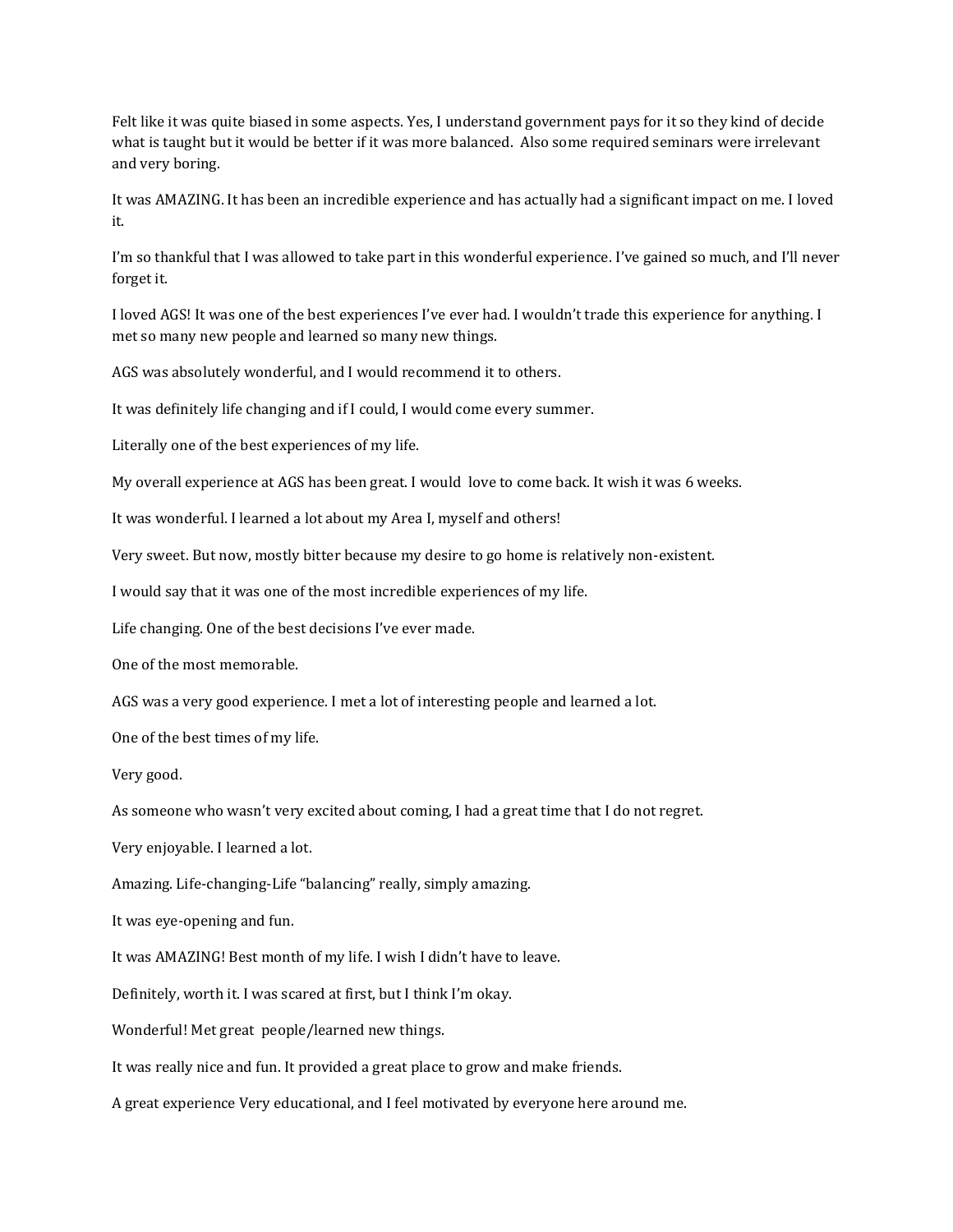I had a great time while I was here.

It was awesome! Loved it!

Truly amazing, I wasn't prepared for the experience.

My overall experience at AGS was awesome. I loved every minute of it.

I had a good time. The people here were the best part.

A once in a lifetime experience that I would trade for nothing, ever, anywhere.

It is something I will never forget and will take so much away from it.

I wouldn't have traded this for anything. Even thought I had to make sacrifices to come here it was worth it. This was such an amazing experience and I feel blessed to have been a part of it.

Great, great experience. Although more for the social part than the classes, I had a very good time. I will remember this time.

I loved it! I was nervous at first, but now I don't want to leave. My only complaint is that we didn't get six weeks.

It was one of the best experiences of my life. I would do it again if I could. I wouldn't trade it.

#### AMAZING.

I enjoyed the experience, and I am glad I came.

It was amazing! I loved every bit of it and don't want to go home.

AGS, in my opinion was an incredible and life changing experience.

Amazing doesn't even begin to describe it. Everything about his place was great. I enjoyed the community we built and the lifelong friends I made.

FANTASTIC! I have met so many awesome people here and it has challenged the way I think about myself and society.

11 out of 10

It was amazing! I think it was a wonderful opportunity, and I'm so glad I came.

On a scale of 1 – 10 AGS is a 100!

It was fun and a changing, growing experience. I'm so thankful to have been here.

It was fun, tiring, exciting and worthwhile.

-10 or 10 I would say, a 10 all the way. I just wish it was longer.

AGS is very socializing and people are good.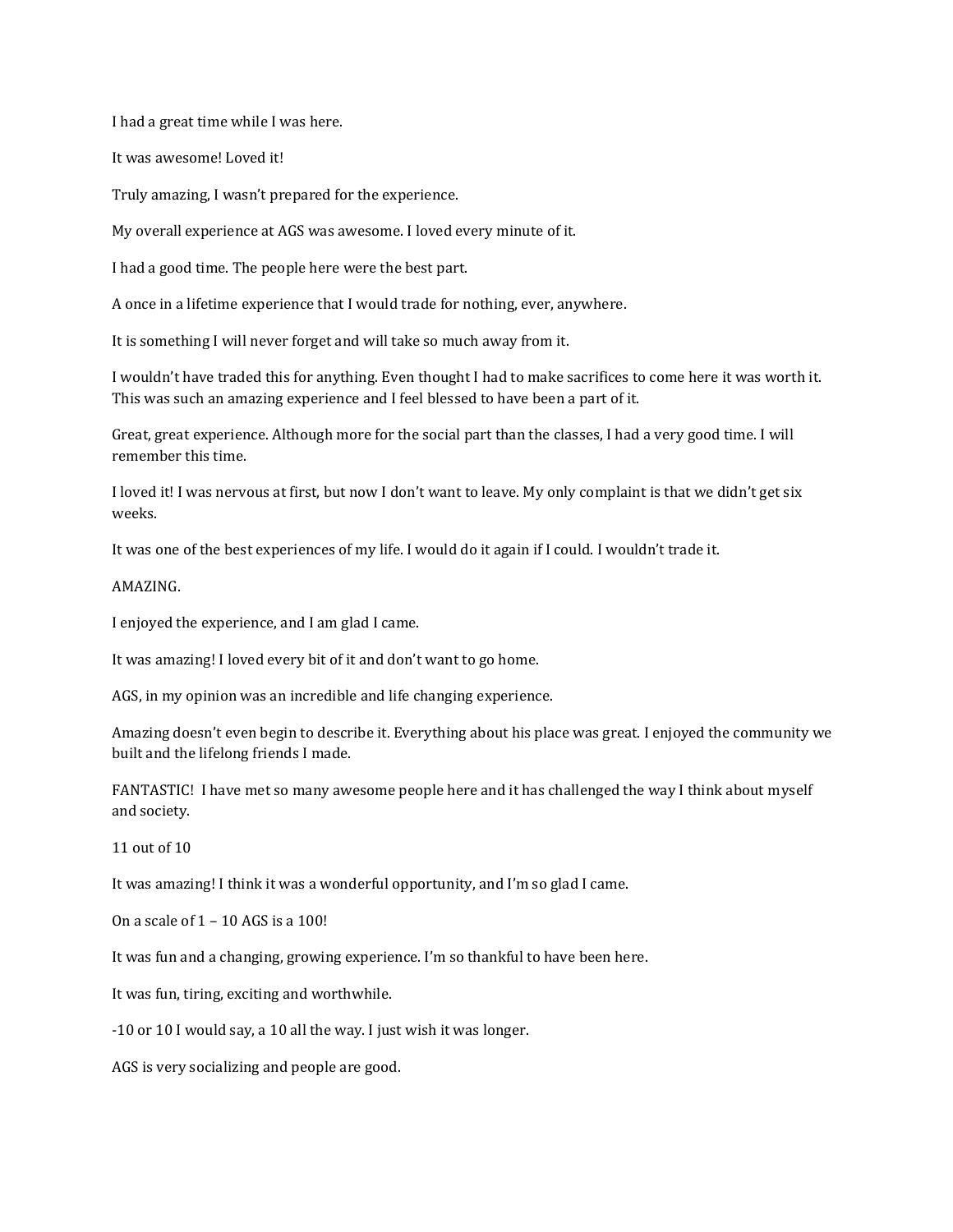I wish I had branched out more, but the activities and classes were good. Not life changing, but fun and interesting.

AGS was a great experience that has changed the way I think about things. I have met so many amazing people here.

I think it was an amazing experience.

I had a great time, and met a lot of awesome people. However, I think the program is a little overhyped.

It was fantastic! I enjoyed every day of it.

Awesome! AGS rocks.

So fun and amazing, I would love to do it again and wouldn't trade the experience for the world.

AGS was soooo awesome. I'm a thousand times grateful that I was able to come.

A bit rough, but definitely worth it.

It was a very fun and rewarding experience. The main thing I take away from this was a bunch of new friends.

I absolutely loved the AGS experience. I felt like it provided a glimpse of what college would be like.

9/10

Life-changing, in a good way.

Life altering. Good stuff.

Very good.

I wouldn't trade it for a month of free summer.

It was completely wonderful and amazing.

Best Experience Ever!

Not life changing but not terrible.

Pretty awesome.

I loved the experience. It was unlike any other!

It was fantastic.

Awesome way to spend four weeks.

I wish I could stay longer. It was a great way to spend my summer, and I wish I could do it again.

Fine.

I had an amazing time. I wish I could come back next day and do it again.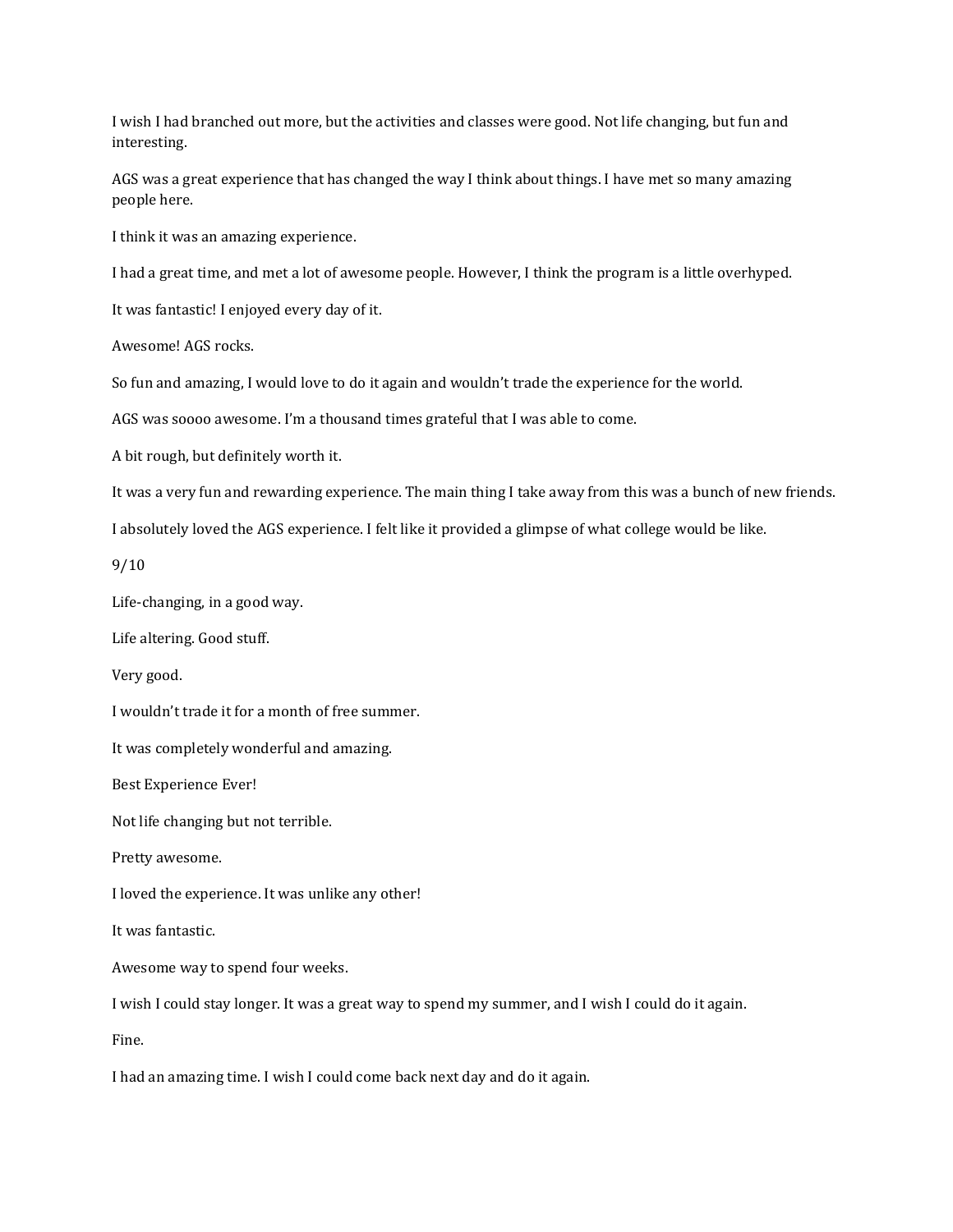Maimed by personal issues/conservatism/ elitism but good overall.

The greatest experience of my life.

My overall experience was fantastic.

At first, I absolutely hated it, and couldn't believe I was stuck here for four weeks. But now, I'm infinitely glad I came, and will never forget all I got to do.

AGS was great! I wish we had it for six weeks or that I could come back next year.

Absolutely amazing!! I would do it ten times over if I could! One of the best times of my life.

My overall experience at AGS cannot be described in so short a space. I enjoyed it very much…I am walking away not as a different person but as a more aware and mature individual. AGS is an experience I won't ever forget.

I am going to miss my teachers, friends, RAs, "caf" staff and oh no, the tears are coming…

I loved it here and would do it all again.

Very good and social.

Very enjoyable and memorable. I wish I could do it again.

10/10 I learned a lot about the world and myself.

I loved it. The people, the classes, the activities, the food (usually) I want it to be six weeks long!!!

It was worth coming, but overall it was a bit rough.

Who can say if I've been changed but because I went here, I've been changed for the good.

The best experience of my life. I cannot begin to describe how much this program meant to me because no words are worthy of describing the impact AGS has had on my life. If only we got to experience the six week program!

AWESOME, though dorm life could have been better. There were so many restrictions…

It was wonderful, and it will be bitter-sweet to leave.

I loved it. Even through all my illnesses, bug bites, bad fun. It was awesome.

The best summer I've ever experienced.

AGS was so great, life-changing!

AGS was an amazing experience – there are no more words to describe it.

An a scale of 1-10, a swimming pool in 103 degrees weather.

Like an exploding star, beautiful while it lasts, so loved every minute of it.

Pretty good time, overall.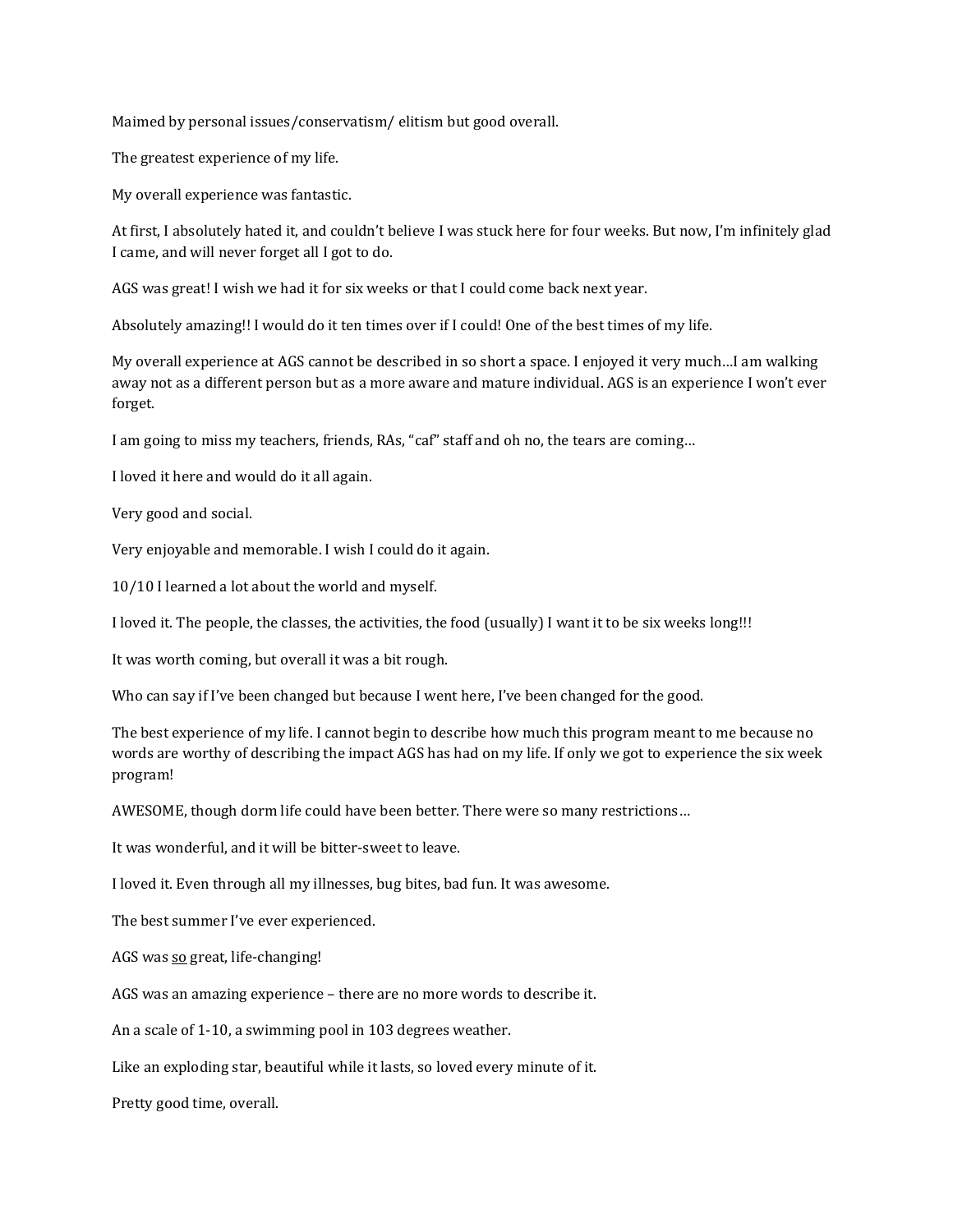Amazing. Good summer. Good people, good times.

I regret wasting a month here.

It was amazing.

It was life-changing. I will never forget the people, places, classes, and ideas from AGS.

I had a great time here, and I'm glad that I chose to come.

I love AGS. The best part was Gospel Choir. Gospel Choir helped me open up even more and learn a lot about myself on the inside.

Very beneficial, I learned how to meet new people and how to live by myself.

It was the best experience of my life.

It was good! A little too liberal for me, but good!

Very eye opening.

Overall, I am very proud of what I've learned and gained at this experience. There were some parts I didn't enjoy, I think I'm ready to go home.

It was well worth four weeks of my time.

I thoroughly enjoyed myself.

I learned so much here – both academically and emotionally. I wouldn't regret this experience no matter what.

I learned how to whistle, to play fooseball, to throw a Frisbee, and how to write a proof. I got a lot out of this.

AGS changed my life. It showed me that it's okay to be who I am. AGS gave me self-confidence (something I didn't have much of upon arrival) and showed me I have the power to make a difference.

I loved it. The food was good and dorm life was insightful. What I loved the most were my classes and the people here. I love the diversity and meeting people who either taught me new things or were able to relate to me.

I loved it and would recommend it to anyone. An environment in which education is so appreciated and is so refreshing.

AGS was awesome. I don't want to go home. Although one problem is that the majority of the students I have seen are fro either northwestern Arkansas or central Arkansas. Me, being from southeastern Arkansas and the only one from my school, it is a low probability that I'll ever see them again.

I would do it again next year if I could.

There are no words that can describe the memories, laughter, knowledge, friendships and realizations that I have made through AGS this summer - it's truly unbelievable.

I went through awesome and hard times, couldn't have asked for better.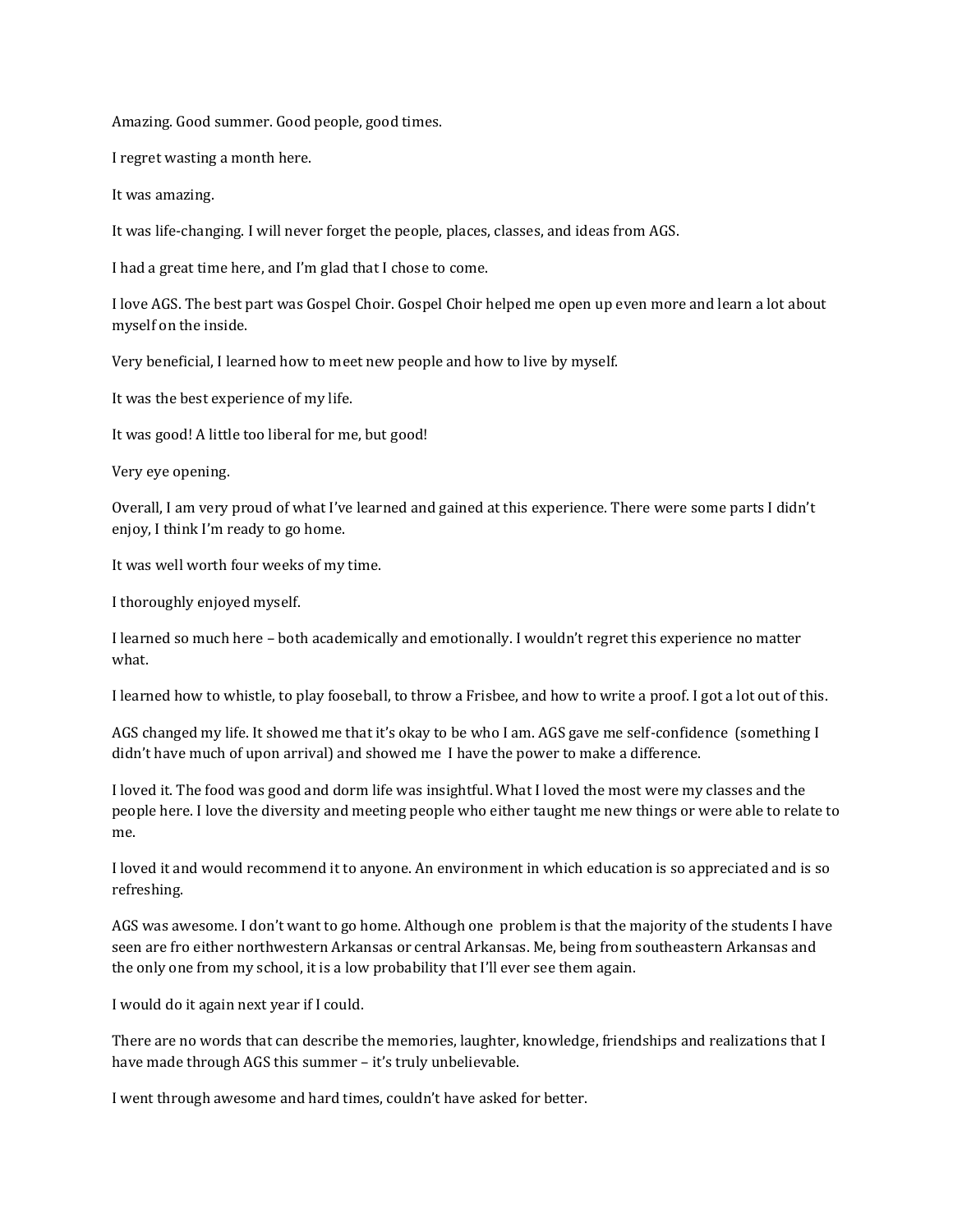Life changing. IF this was a boarding school in Somalia I would pack my bags to go again. I feel like my mind will never be the same.

Thoroughly life changing. I have loved every minute.

My experience has been extremely positive; however, some of my friends told me their time here has been soured by a somewhat pretentious air among the student body.

Very enlightening, I'm excited about my generation. Gospel Choir was so fun! I wish we had more sleep and not bags under my eyes. Jim Rush is the coolest Area II teacher.

My overall experience at AGS was great! Sometimes the students weren't the nicest, but overall the instructors really made it a great experience and opportunity for me.

One a scale of  $1 - 10$  I'd say it was absolutely more than worth my while.

I really enjoyed AGS, I would definitely do it again and certainly recommend it to friends.

The AGS experience was better than I could have hoped. It was amazing!

Great experience! I matured a lot mentally. I know that I made life-long friends here.

It was life-changing. It was the best four weeks of my life so far. I hope I never forget this!

Coming from a big town and a great school, many things taught here I had already been exposed to; however, I had a great time with friends.

I guess I liked it. I'm not really a social person and would've liked more sleep but that was my own fault.

AGS is life changing! It broadens social horizons and critical thinking skills at every opportunity.

Awesome.

So much fun, such a learning experience. Really happy I did it.

A good experience, I learned and it was quite enjoyable.

Thought provoking experience.

Academically in terms of Area I classes it was amazing; other than that it was okay.

10/10 absolutely awesome.

Very fun and beneficial both socially and intellectually.

A 9 out of 10.

Phenomenal, fantastic, wonderful, awesome.

It was great, not life changing, but one of my best experiences.

Waste of time.

This has been the best month of my life, period.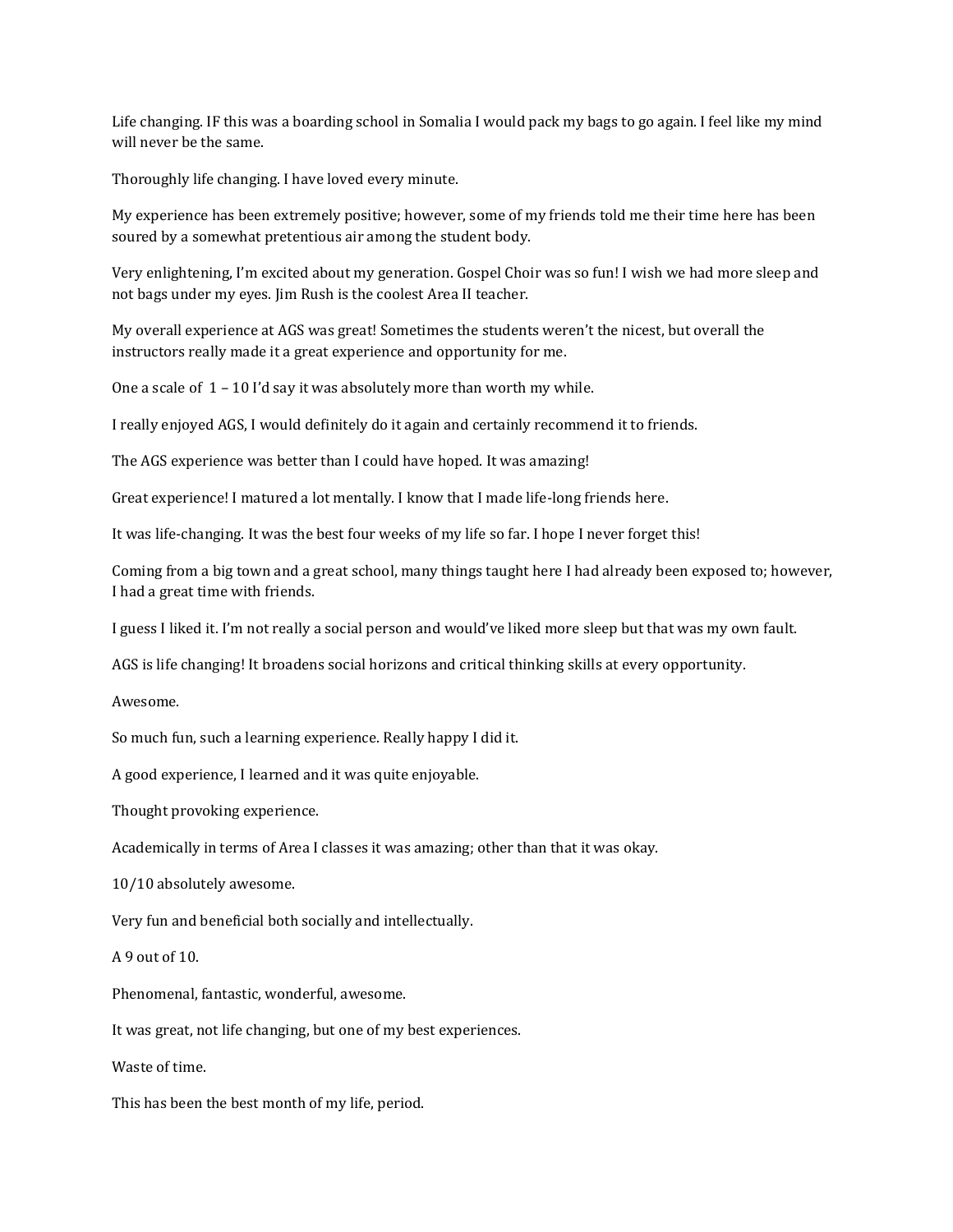10 out of 10 – great time.

Life changing.

Four weeks well spent in a great environment.

A fun experience that challenged me in ways.

I had the time of my life.

On a scale of 1 – 10, 9.

Great.

Amazing, life changing, thought provoking. More opportunities for experiences like this would change the world for the better.

Very fun. I learned a lot about my field but also about myself. I grew up a lot in these short four weeks. I learned that the world is my community.

A great life changing once-in-a-lifetime opportunity. 100/100

I LOVED IT! I'll miss it here so much.

It was eye-opening and life changing. AGs was so much fun, wile at the same time being a great learning experience and giving students a chance to see life and concepts in a new light.

Pretty neutral – Area I – great; Area II – good; Area III – neutral but still very glad I came to AGS.

It was great.

11 out of 10

Life changing and eye opening.

It was very educational and engaging. I wish some teachers were a bit more accessible.

It was great other than some social problems.

AWESOME. I wish I had taken more advantage of it.

I don't want to leave behind all the amazing people I've met and the experiences I've had.

Absolutely amazing.

Incredible. Some minor things I didn't like but overall I loved it.

Interesting, fun and unique experience.

It was great, I've met a lot of people I genuinely liked to be around.

Great way to spend the summer.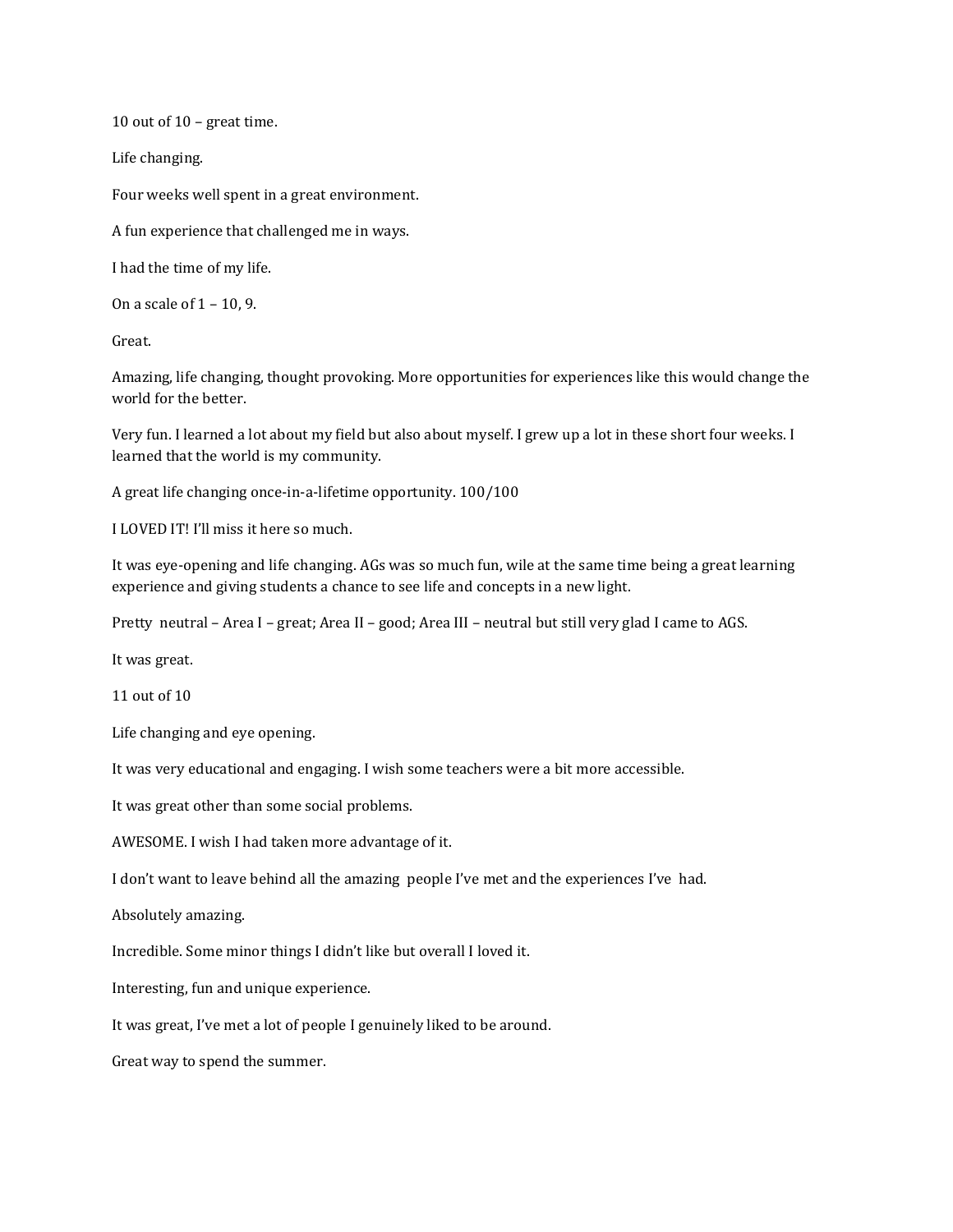AGS has been absolutely wonderful. I have met so many new people and really expanded the way I think about things. I'll definitely remember the experience I had at AGS for the rest of my life.

It took me a week or two to get used to the environment but once I did I started to enjoy it more and more.

It's definitely not what I expected, but so much more. I can't believe it's already over. I haven't majorly changed as a person, but I've taken more shape of who I want to be. I have more of a sense of duty to this world.

AMAZING! Great staff, great students, great everything!

I would say that this has been one of the best things I've ever done and I wouldn't hesitate to do it again.

AGS has helped me further my knowledge of Natural Science, become more comfortable making new friends and most importantly I am not scared about leaving home for college any more.

I AM SO LUCKY TO BE HERE.

I was in my first flash mob! And gospel choir was awesome! I really enjoyed everything from the food to visitation and I'm sad to leave.

It was very beneficial to my life. I would do it all again.

It was a great once in a life time experience.

Out of 1-12 I'd say 12. I had a blast and learned a lot.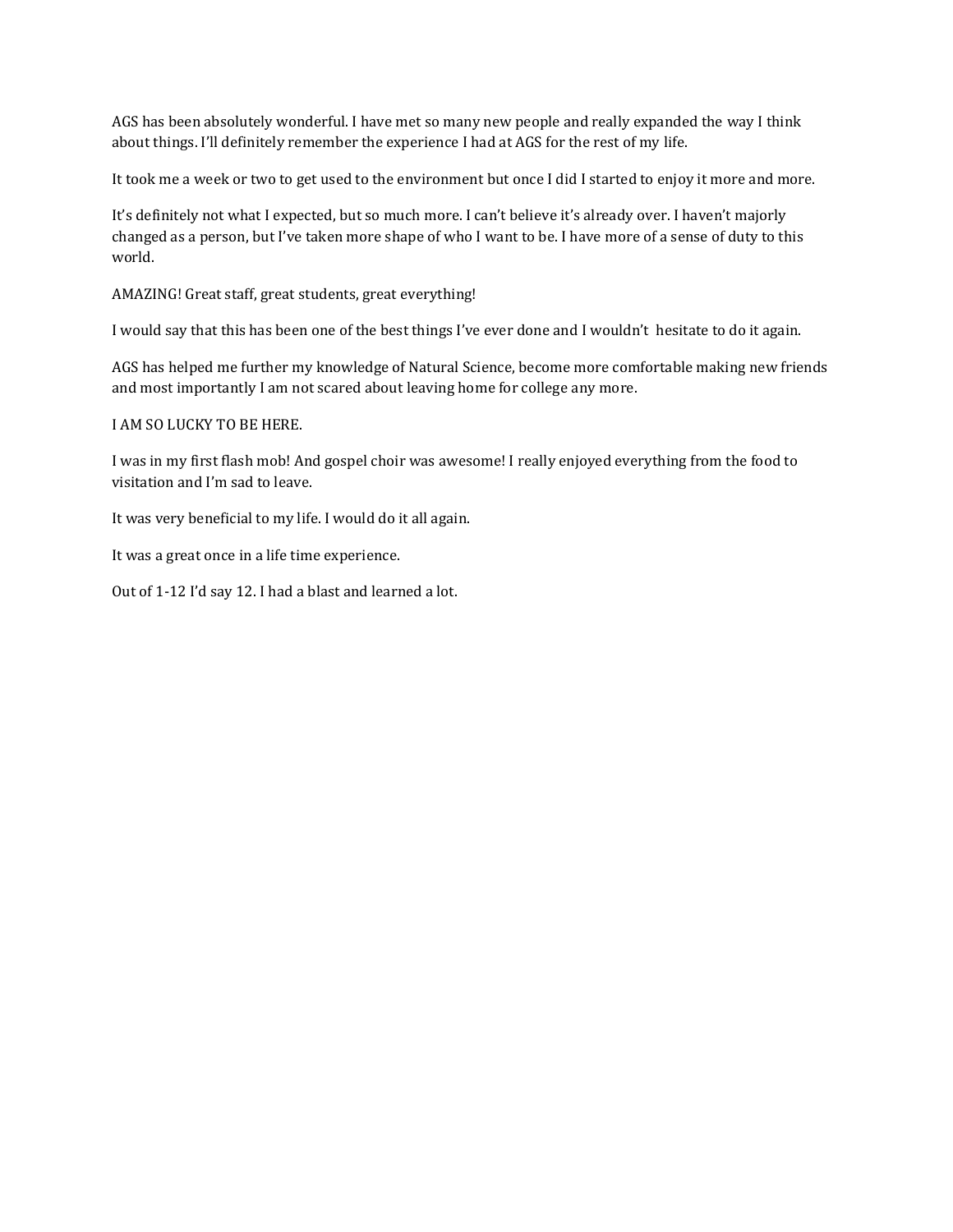# **How effectively did the Director (Lyle Rupert) promote a constructive environment at AGS?**

Go Lyle Rupert!

Resist authority is the only feeling I got from Dr. Rupert.

Oh, he was great! He always had a smile on his face, which put us at ease.

He was nice! He made it clear he wanted us to have fun, and he really showed it. I really enjoyed listening to him.

Very well. Clearly, we all liked him. Good relatable personality.

The Director promoted a constructive environment very effectively.

Lyle did a wonderful job of constructing this grandiose event.

AMAZING! – Great staff, great students, great everything.

It's definitely not what I expected but so much more. I can't believe it's already over! I haven't majorly changed as a person, but I've taken more shape at who I want to be. I have more of a sense of my duty to the world.

I have no say in this area because I do not know what he did. All I know about him came from his appearance at events.

I never saw him except at required events, but he had a positive attitude towards the program and all the students.

Lyle Rupert did a great job of promoting a good AGS environment. Everyone loved him!

Lyle Rupert!

Pretty well.

Very effectively. I saw few if any flaws in the program.

Very well.

Lyle Rupert promoted a positive social and academic atmosphere.

Great jokes and squirrels ('nuff said).

## AWESOMELY EFFECTIVE.

Terribly, outside of class anyway. No phones outside your room meant if you want to talk to friends back home you're sitting in your room not interacting with anyone here. Not letting us watch the NBA Finals meant I went from a large group of people who share a common interest in basketball on a TV to streaming the game alone in my room.

He was always kind and friendly. He seemed to promote the learning atmosphere.

Lyle did an amazing job.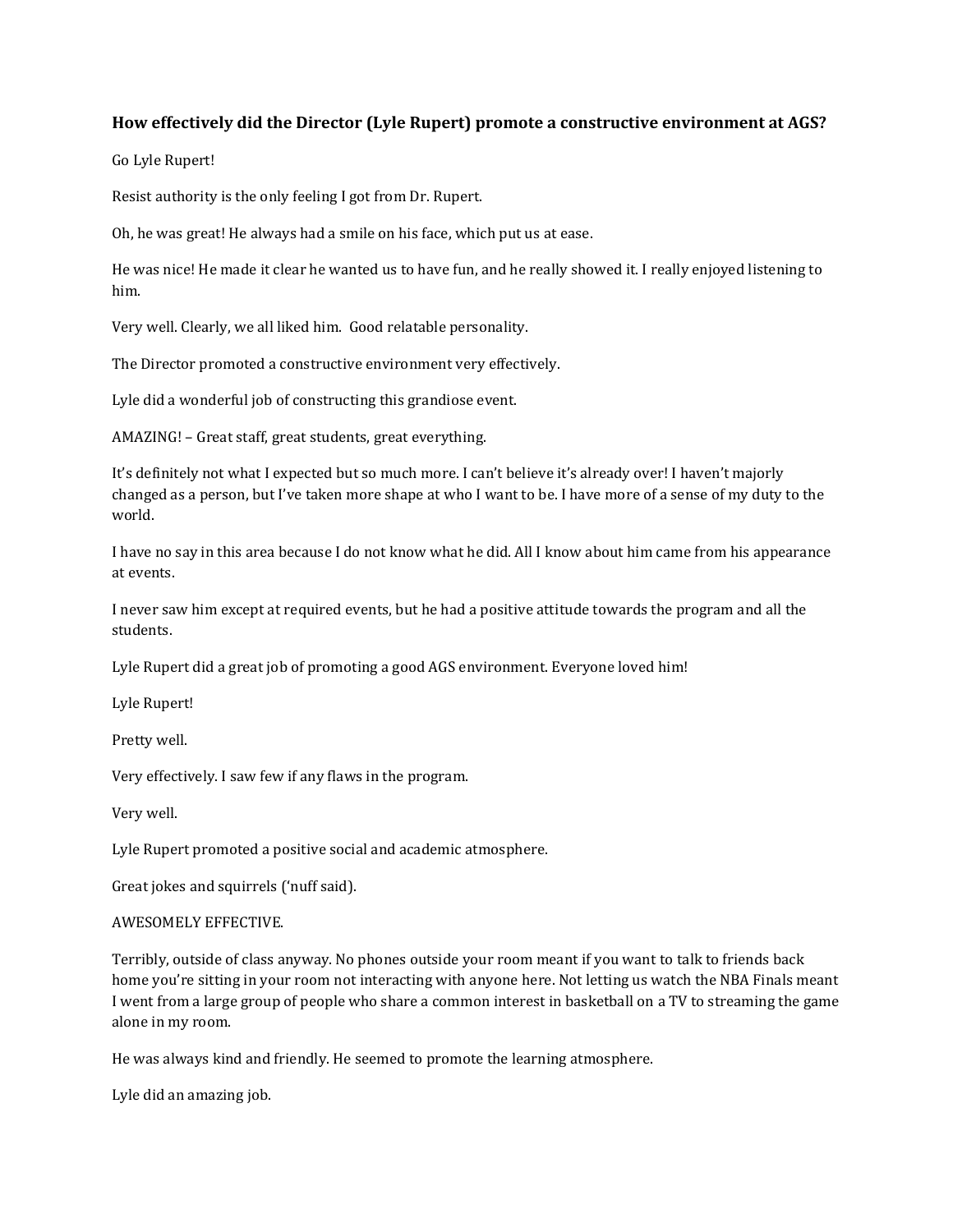## I LOVE LYLE RUPERT.

Well, it was constructive. So I'm going to say it was effective. \*Clap, clap clapclap \*Lyle Rupert! \*Clap, clap clapclap.

Very well! However, we didn't have that many interactions with him.

Lyle Rupert was very effective by showing that he was an authority figure, while enforcing rules in a down-toearth kind of way.

Very effectively. I loved Lyle and I'm happy that I was able to have a nice, personal conversation with him while he was still in authority!

Very well. Everything was well structured, and everyone was super nice.

It was very constructive. I knew that we were going to be challenged and Lyle Rupert made sure to stress that. Lyle Rupert is awesome.

Everyone loves Lyle Rupert and I don't know anyone who thinks he did any less than fantastic.

Awesomely.

Very relatable and nice, everything was great.

He should do kid's theater. He kept an up-beat attitude and did his job well.

Well. Everything was fun and we still learned a lot!

Yo Lyle, why you so cool? AGS was great! \*Clap, clap clapclap \*Lyle Rupert! \*Clap, clap clap clap.

I liked his jokes.

Great!

I LOVE LYLE RUPERT.

He did well.

Good job, lots of amazing stuff.

Very.

He made it a fun and easy atmosphere to learn.

He was cool. I remember on move in day, he was very nice when he talked to my father about the AGS forms. Lyle Rupert clap clap clap clap clap.

Lyle Rupert is amazing. Nuff' said.

Somewhat efficiently.

A lot. Very effectively.

From what I can tell he did a fine job.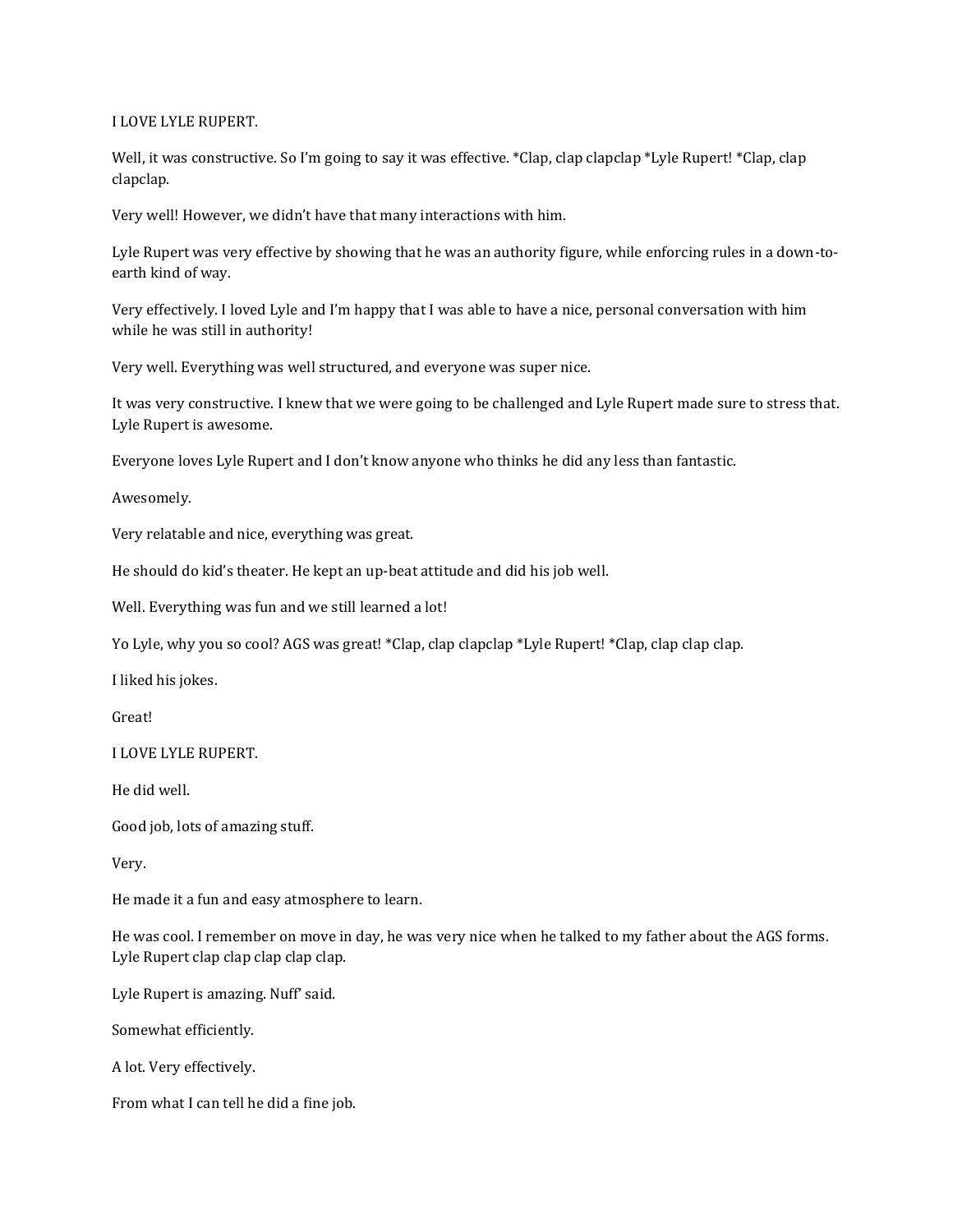Lyle Rupert did an amazing job with the program and I would do it again.

He sucks. Denied me of the NBA.

Mr. Rupert was approachable and seemed to have the well-being of all AGS students at heart.

I felt like too much was crammed into four weeks but I understand it will be better as a six week program.

He did an excellent job of being a stand in "dad" for a month. He made all 400 of us feel welcome and safe.

He did a fabulous job! Go Lyle!

The Director promoted a constructive environment at AGS very well.

Mr. Rupert was a fantastic director, making sure everyone had fun both individually and as a community.

Lyle Rupert! Bump-Bump-Bump-Bump-Bump! Lyle Rupert! Bump-Bump-Bump-Bump-Bump! Lyle Rupert! Lyle was the man.

Lyle Rupert was AWESOME! He totally promoted a constructive environment for AGS! He was cool and funny and brought a positive atmosphere to AGS!

Lyle Rupert was cool! He allowed the students to enjoy themselves. I don't think he was as strict as the Hall Directors.

Difficult for me to judge; Mr. Rupert appears to have done most of his work behind the scenes, so to speak.

Lyle Rupert connected with the students and created an amazing atmosphere for learning.

Lyle Rupert was a fantastic teacher and was universally well-liked by the students. The way AGS was structured was very much to my liking.

Lyle Rupert was AMAZING! He did everything he was supported to and beyond!

Lyle Rupert is amazing and really promoted a very positive environment with extreme amounts of energy. AGS always flew up higher in the sky every time he spoke to us!

Whenever he appeared he was always friendly and supportive of the students/staff.

I always saw Lyle with a positive expression on his face which made me quite comfortable around him. He was also always interacting with students and promoting positivity which was awesome. Lyle Rupert clap clap clap clap clap.

Lyle promoted a very constructive environment.

He did a good job. I love the environment at AGS!

Lyle Rupert made AGS fun. He was authority, but he never gave off a domineering vibe. I'm very appreciative of all he did.

I have no complaints.

I can't say for sure who was responsible, but things were run well, in my opinion.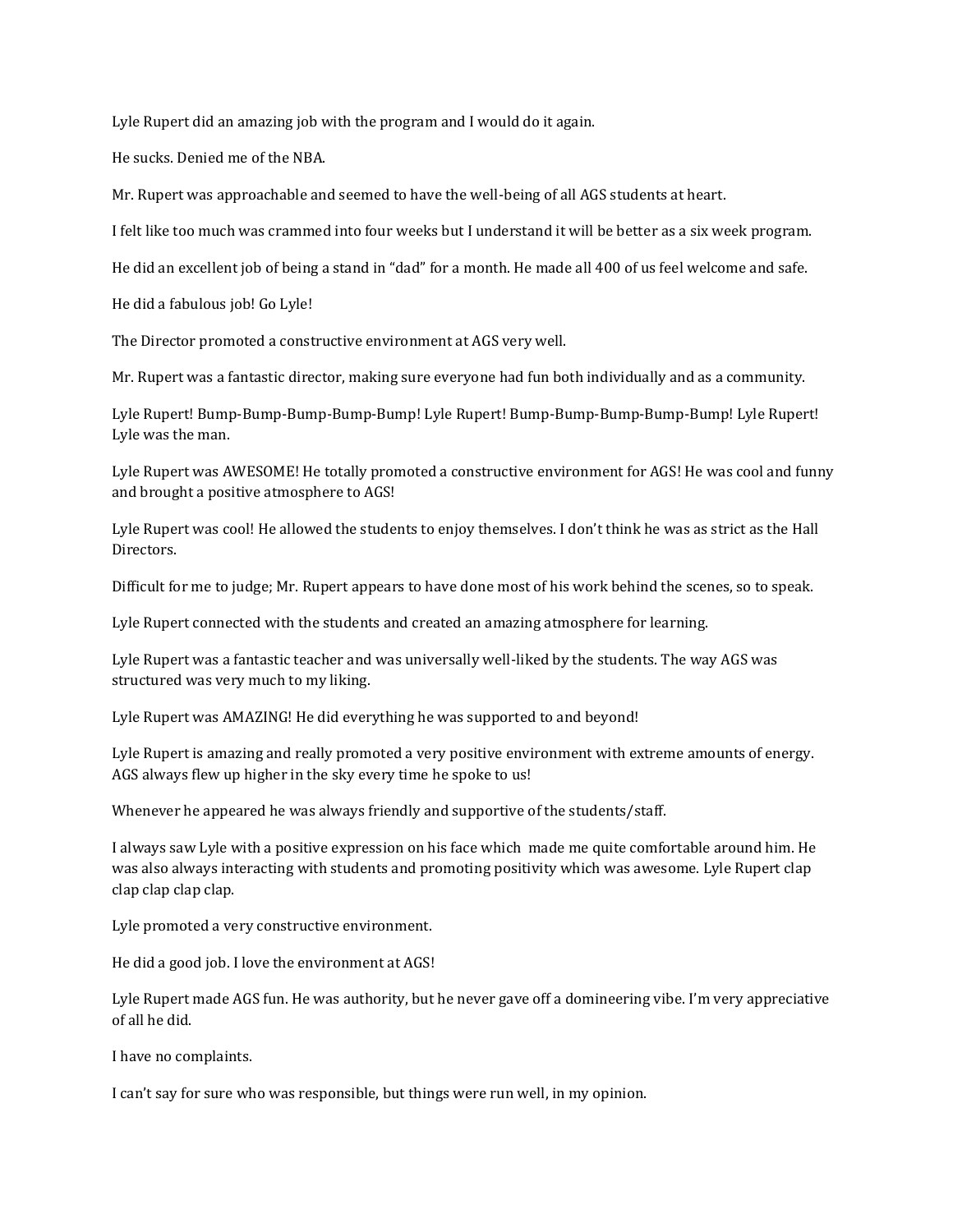He basically constructed a utopia right here and ran it flawlessly pretty much. He should get an award.

Effectiveness: 1 (on scale of  $1 - 1$ 

Rather than being a phone and PDA Nazi, Lyle should focus on creating challenging coursework that does not mirror the mediocrity of Arkansas education.

Lyle Rupert did a great job and I have no complaints.

He did a great job.

He was great and funny. Lyle Rupert clap clap clap clap clap.

AGS was very well-organized and constructed efficiently around learning. Rupert did a great job.

Very well, you could tell he cared a lot.

He did a great job. He helped me grow intellectually, but I also made many great friends and had an amazing experience.

Very well.

Very effectively; he balanced learning and discipline with fun.

I loved Lyle Rupert. He is like a father to me, but I never met him.

He was very good at making a learning environment.

Lyle Rupert did a good job.

Very effectively; he's great.

He did not. The rules are too strict – it felt like a prison.

Lyle Rupert \*clap clap clap clap clap\*.

Very effectively.

He became someone beyond human.

Very much so, since he got a chant.

AGS was very constructive and at all times there was something fun to do.

Really awesomely! I think everything went so well!

He was happy all the time.

Very well.

Very effectively.

Very well! I wish we had seen more of him. I wish he talked to the students more though.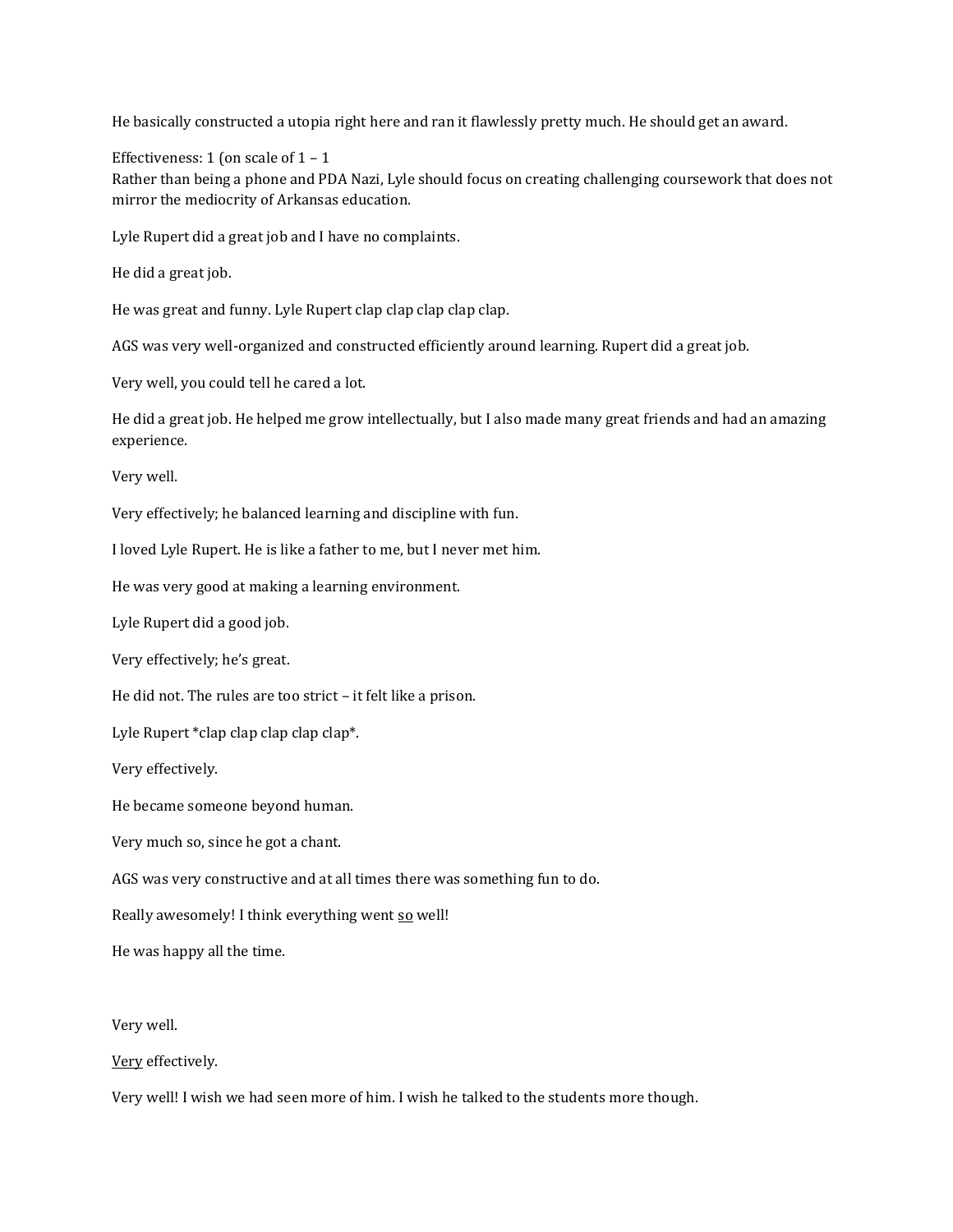He was very effective in creating an enjoyable atmosphere. Very well. He was always excited and encouraging. I loved Lyle Rupert. Always positive and outgoing. Always a pleasure to see him. Lyle Rupert helped everyone open up rather than be reclusive during these four weeks at AGS. I guess he did alright considering the program was only four weeks. Ly-le Ru-pert! Lyle Ru-pert! clap clap clap clap clap. He's a cool guy, really ran things well. I would have liked some different required lectures. Very effectively, so much that out of honor a chant was born. I don't know. Really well. Maybe more of a sense of community would've been better. Very effectively. The Sultan of Squirrels has created a wonderful place. Very, super effectively. Very effectively; some of the speakers were rather shallow and pedantic. He set up many helpful programs. Really well. People loved him. Very effectively! You rule! He did a great job. I enjoyed the variety of events that were provided to us. Thanks Lyle. He did an amazing job! Lyle did an amazing job. It wouldn't have been possible without him. He was great, kind, funny and very administrative. Lyle Rupert clap clap clap clap clap. He's great! Lyle Rupert did a lovely job. He always told us what was going on with ample time to adjust. Very effectively. Very effectively! We love Lyle Rupert. Lyle Rupert promoted a very constructive environment. He was a very good "Father" for the month. The Director was amazing! He was always positive and upbeat – an all-around awesome guy.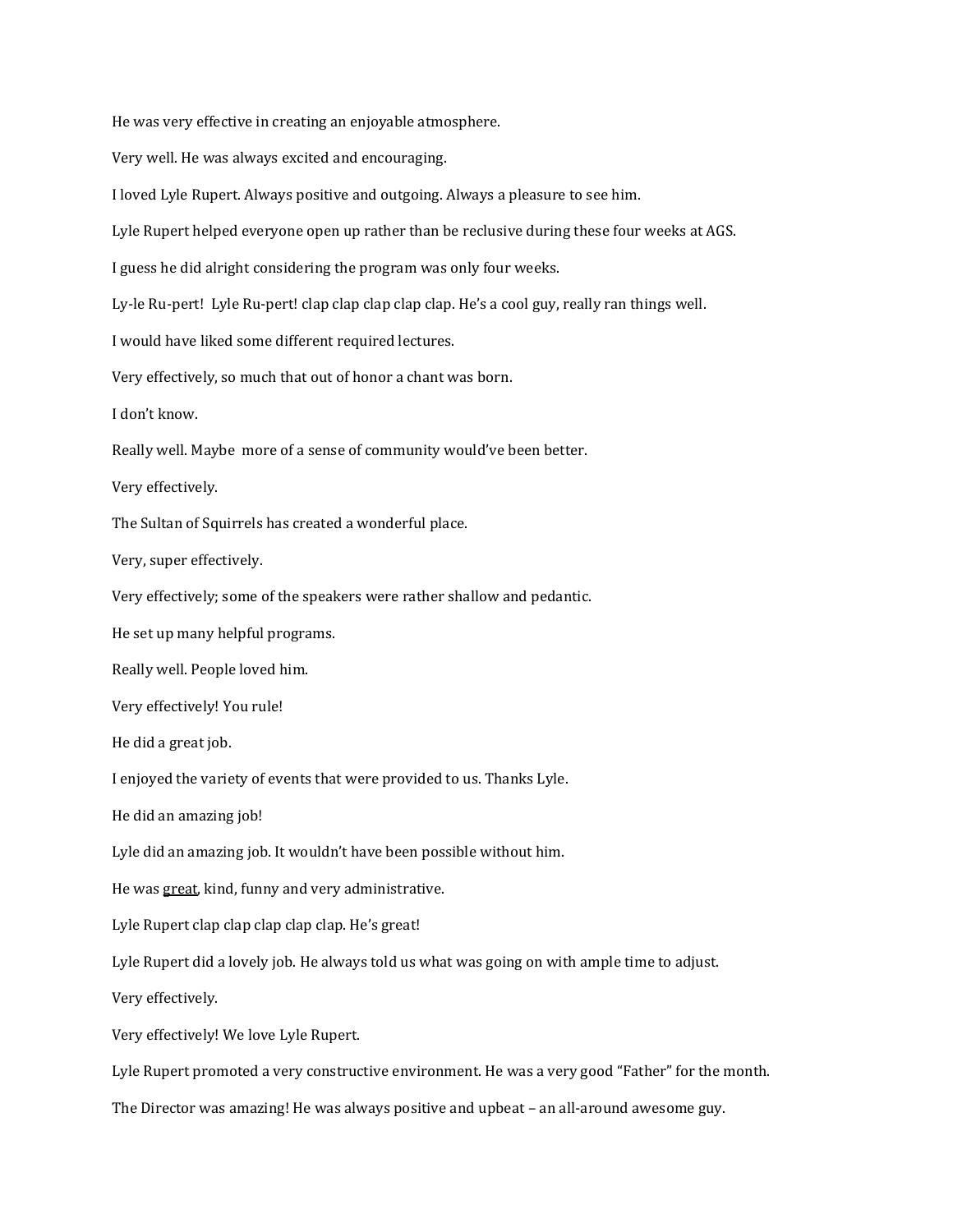He did a wonderful job! He was always happy to see us.

Very effectively. I thought he did a great job!

Really liked him. Asked him a question about check out and he was extremely kind and helpful.

He did it very well in a fun, authoritative, yet understanding way.

Lyle was great! He was so enthusiastic about AGS and always wanted to make sure we were having a good time. He made sure basic procedures were fully explained and understood, and his enthusiasm caused everyone to be excited about AGS.

Lyle Rupert was spectacular, one of the best people in the world, ever. Rupert 2012!

Very effectively.

Effectively.

Lyle Rupert! clap clap clap clap clap! Lyle was a great director. Beautiful, really. Like an AGS father figure. I'd vote for him in 2012.

Major props to Lyle. He kept things running smoothly and always had fantastic things for us to do. Great job!

We didn't really see him much except for a little bit at the seminars.

He did a great job! He was good at informing us on what was going on and organizing things.

He is Lyle Rupert. He did the best job and I'm grateful he did because it has been the best four weeks of my life.

He promoted a constructive environment quite well.

I didn't really see him much but I had fun while I was here so I guess he did a good job.

Extremely effectively. We cheered for him at every required event.

He was great! He gave us announcements and was nice about telling us to clean up.

Lyle is awesome.

110% Long Live Lyle Rupert!

Lyle did a good job. I think the environment was overall constructive, despite all the strict rules.

Very effectively. All went pretty well.

The director interacted with the students very well, and I think he did a great job.

He interacted very well with the students and had many activities so that most of the time we were busy and had something to do.

I think he does an excellent job and he had fun doing it. The environment gave everyone a chance to grow.

He did a very good job. He was very friendly and close with students.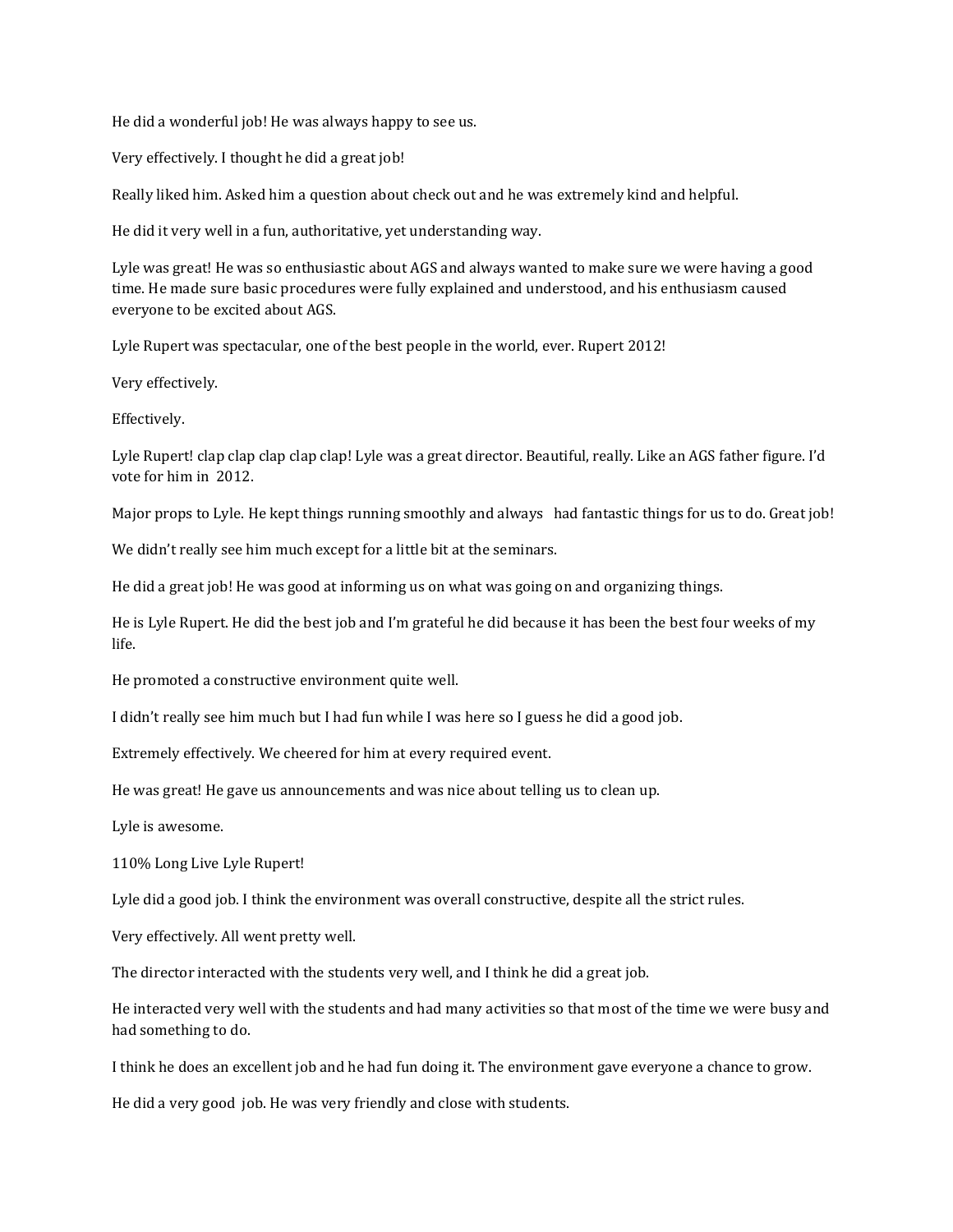He did a great job. I wanted to get going after the intro into AGS.

I believe he did a great job and was very well organized. I never really saw him except at required events.

He did a great job. He made it fun and that made it easier to learn.

"Lyle Rupert!" was awesome! I loved his jokes and how he was always on top of things; while letting us know about vital information.

#### HE'S AMAZING!

He was awesome!

Very well. The diversity of things we did, and the community that was created, was amazing.

Lyle Rupert was a very effective promoter of learning at AGS.

Fine.

Lyle Rupert is awesome. Squirrels are amazing, but not his jokes!

He was very effective in doing so. Everyone loved Lyle Rupert.

Lyle Rupert is sent from the heavens. Only a God could deliver such an experience as this.

He was always funny and encouraging. He embraced the AGS community.

The Director promoted a constructive environment at AGS by giving us diversity.

"Lyle Rupert!" \*clap clap clap clap clap\* It was great!!!

Oh that Lyle Rupert! He seemed awesome and I think he did an excellent job.

He was a good promoter of AGS. He seemed to always be working on something. He even wanted the cheer to be changed from his name to a whole AGS cheer.

(Regarding how well it all went,) he was awesome. Dude, what's with the squirrel thing?

Lyle Rupert was awesome! He did a great job and I had soooooo much fun at AGS!!

Lyle was very effective because almost everything we did was constructive and fun.

Very effectively. Had a great time and learned a lot. Enjoyed most of the things at AGS.

Lyle was always a smiling and helpful person. He was at all the events and gave everyone a good laugh. He created a very relaxed environment from the start.

Didn't really see much of him, but AGS was great and he was a very funny guy. So very effectively.

I love Lyle.

Very effectively, what a great guy! Lyle Rupert, you're my hero.

10/10 Perfect.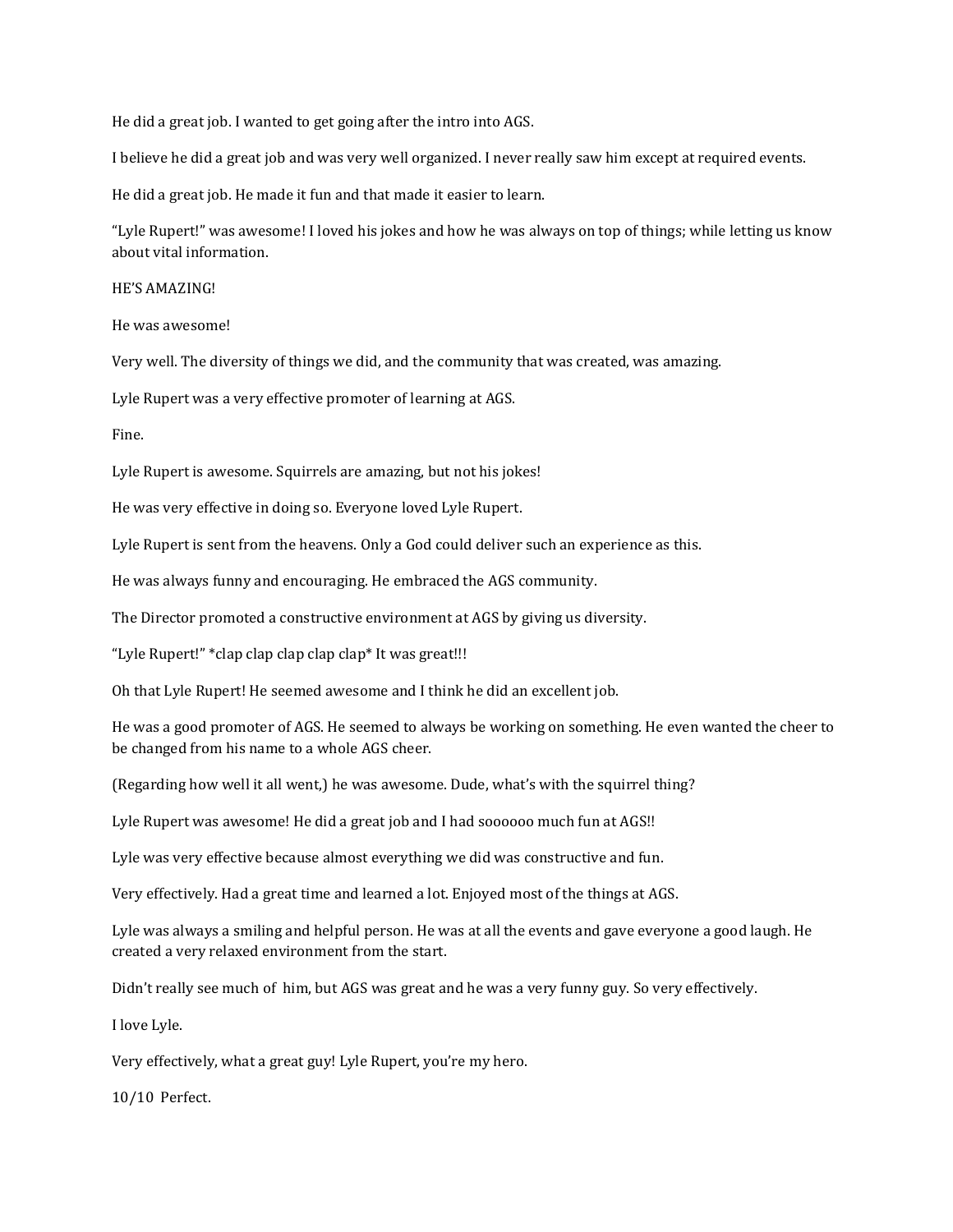Lyle Rupert did a great job and I honestly don't see how it could get much better than this.

Lyle Rupert, clap clap clap clap clap. I believe he did an amazing job in interacting and communicating with the students.

Lyle Rupert is the freakin' best!

The Director, Lyle Rupert, was very effective in promoting a constructive environment at AGS.

I love Lyle.

Always, very positive and interactive; very well.

Very effective.

I think he promoted a constructive environment pretty well.

Lyle Rupert did his job very well.

Very well. Assuming he had a lot to do with overall plans, I am very impressed. I have learned so much during my time here.

Pretty effective. He kept energy up and remained friendly.

I didn't really see him around or notice his presence.

Lyle Rupert = AWESOME.

He was funny and really nice.

Very effectively! Lyle Rupert clap clap clap clap clap.

I never really saw him, but he did really good.

Lyle Rupert \*clap clap clap clap clap\* - enough said. Awesome!

He did it so effectively. Lyle Rupert is the BEST!

Lyle was at a few functions and acted like a father character. I feel he could have come to more events or at least sat with the students because we didn't know if he was present or not.

He was awesome! I love the energy and squirrel jokes.

Very effectively! The environment here was very open and friendly.

Lyle Rupert is my hero. I will never forget that man.

Very effectively.

Lyle Rupert was fantastica!

Lyle provided a world inside the world. He created a place of learning, finding yourself and comfortability.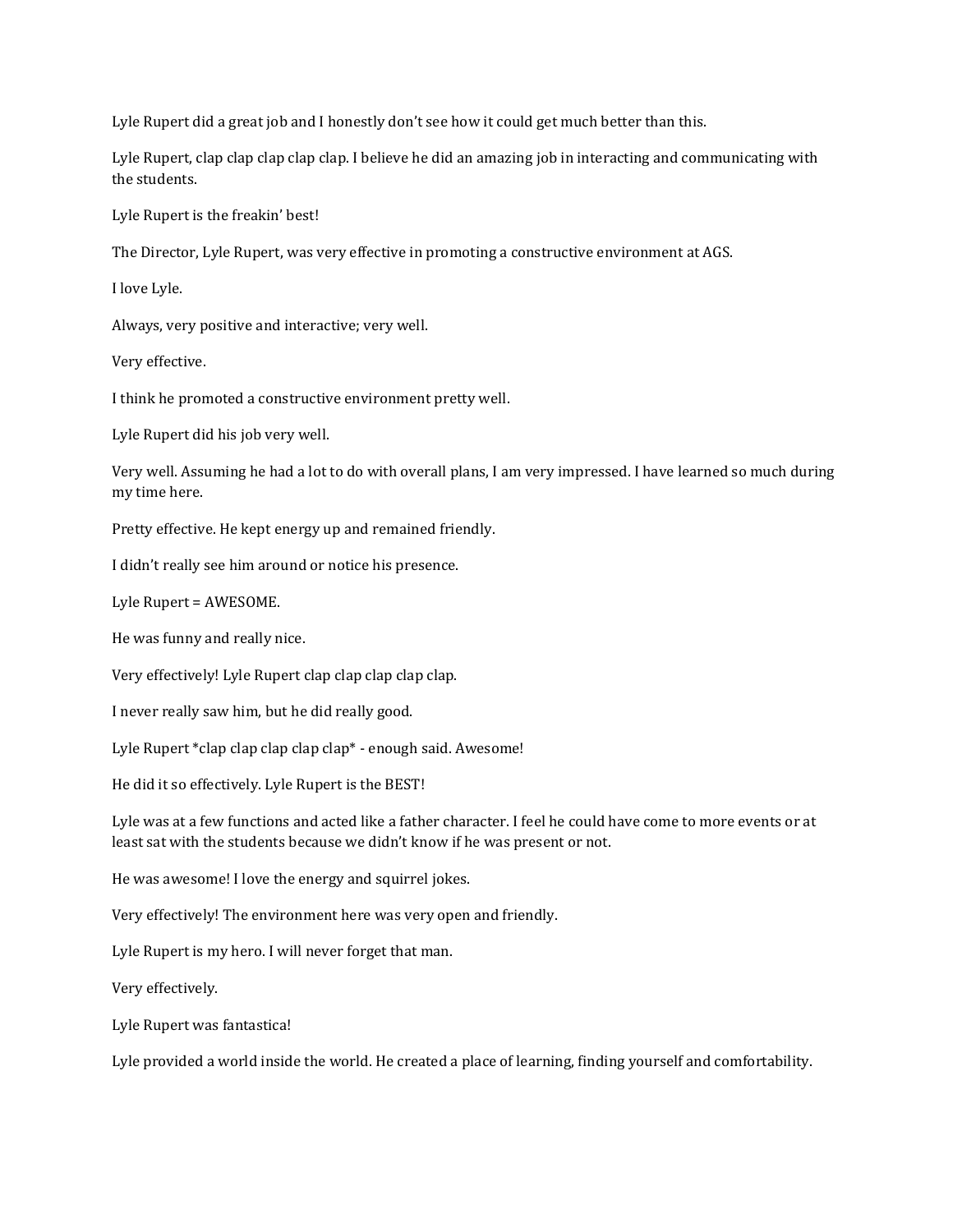I liked that Lyle pushed for a focus on all of AGS. Some people didn't really catch on, but I respect what he was trying to do. I thought he did a good job.

The only time I ever saw Lyle was when he introduced a new event, so I think he should have been more involved day to day since he's the director.

It was relaxing to be in the AGS program.

Always friendly and supportive. Always looking forward to seeing him at functions!

(in my chant voice) Lyleee Rupertttt! He did a wonderful job. Combined community and school in a fun way.

Aside from several events I personally considered to be non-productive, AGS was phenomenally put together.

Very effectively. He was always enthusiastic about things and everyone really seemed to like him.

Lyle Rupert did a great of making AGS a healthy learning environment while keeping it fun at the same time.

He was very effective.

Pretty effectively. I know he was super excited when he spoke to us as a group; however, I didn't see that enthusiasm elsewhere.

Lyle made sure everyone was comfortable and followed the rules. Very effective.

I didn't understand the obsession with Lyle Rupert. I never talked to him and he didn't seem to do anything extraordinary.

Very effectively. He established a fun, yet educational environment. I have no complaints about Lyle Rupert.

He assertively held his position and made everyone feel welcome.

Very well!

He was very effectively at making AGS fun for everyone.

10/10

Very effectively – Lyle was great!

I love Lyle! There was a very constructive environment at AGS. I don't think it could have been any better.

Very wonderful, we had all interesting things.

I love AGS so very effectively. Although some of the speakers were boring, Area II and III were interesting and I learned a lot.

Okay. I didn't see him much and most of my instructions were from other people.

Lyle Rupert! \*clap\* Lyle Rupert was so nice and warm and made me feel that much more comfortable at AGS.

He did an amazing job!

Very effectively.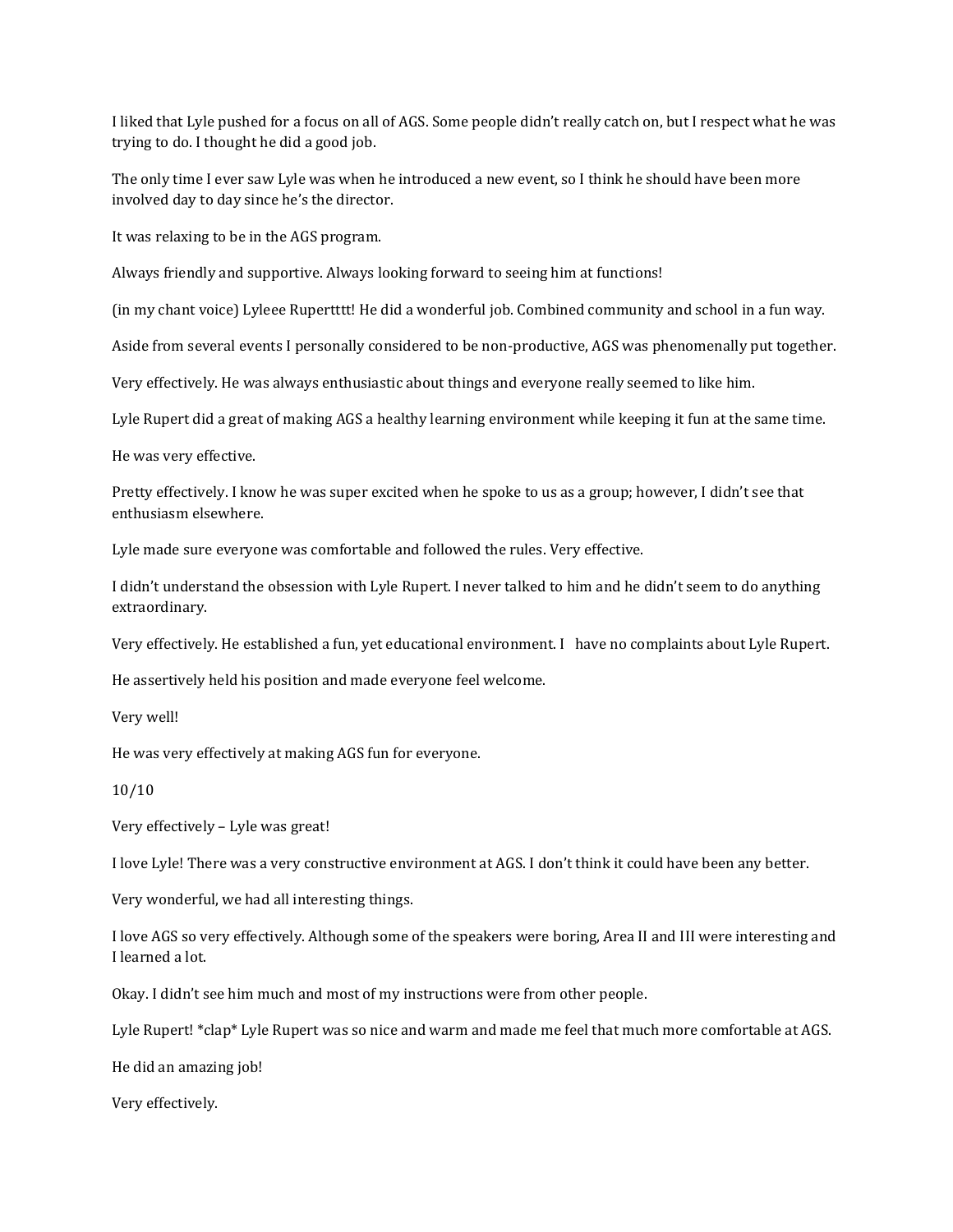Lyle Rupert is the bomb.

Very. I can't think of anything he could have done better. I love Lyle! Awesome guy. Great adoptive pad! Very well. I was always learning every hour. He did a good job. He did an OUTSTANDING job…but he could have have kept most (ALL) of those jokes to himself. Pretty decent; didn't see much of him though. I'm sure he did great. The environment was constructive so it was probably because of him. I think he did a great job. He did a very good job! Very organized and provided a lot for all of us. It was a very constructive environment. I had a great time. I found the environment quite constructive. I would say he did very well. Lyle Rupert made the 4<sup>th</sup> of July celebration awesome! Love his jokes! Very effective, very organized, always something going on which is good for me. Very effectively. Mr. Rupert promoted a very positive atmosphere. He was great! All the rules and activities were made clear. Very well! Didn't see him around that much. He was humorous and it was a well run program. Lyle promoted a good balance of academics and fun at AGS. Lyle Rupert (clap, clap, clap, clap, clap)! Very well! Yay Lyle! I felt the environment was a very constructive and safe. One thanks to Mr. Rupert. He was awesome. The environment was always good even though it was hot. Lyle Rupert!!! He promoted a constructive environment for AGS, like it was going out of style! He was wonderful. He worked well with the students and we all loved him. Very well. I thought everything went great. Quite well, always cheering us on and such.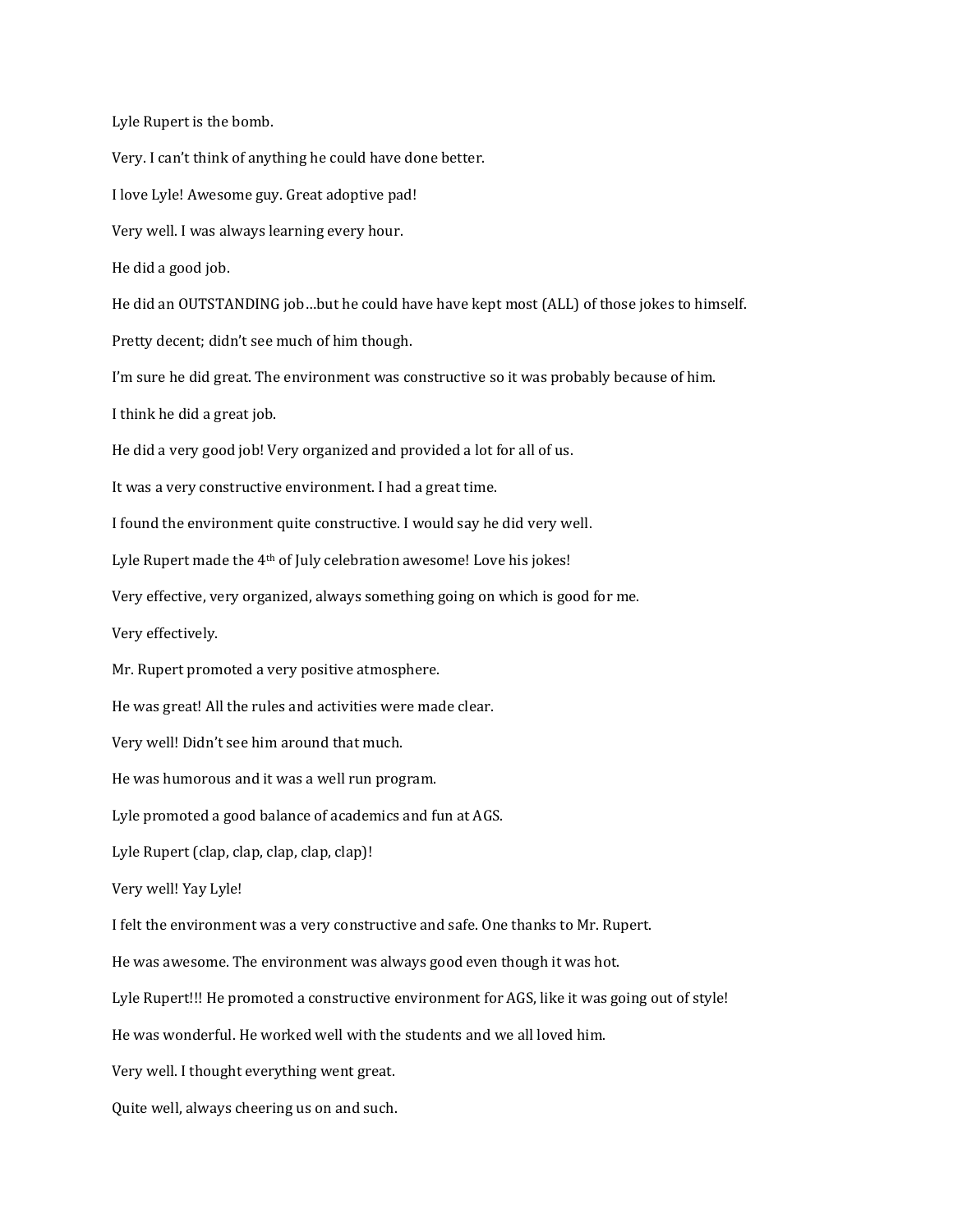Very effectively.

He did well. We were always learning new things, although some speakers were boring.

Very effectively. I learned a great deal of stuff.

I think he did an excellent job for the environment was always constructive.

Unless he did stuff behind the scenes, I found him to be useless beyond the few instructions and PSAs he gave.

Lyle Rupert is a pretty cool guy and isn't afraid of anything. But for real, he did great.

He made me feel like everyone really wanted me here and that I belong here and he's just awesome.

Lyle Rupert (clap, clap, clap, clap, clap)! I think he did well, but I really can't say. I only saw him occasionally.

Rupert was a fine director, seemed to know how to regulate amongst him staff.

I love you Lyle.

At first I was afraid that people (staff, RAs, HDs, instructors, cafeteria ladies, etc.) around the campus would be scary, but they were actually very nice and fun. I learned to get out of my shell and to have self-confidence meeting new people.

I didn't really see him that much.

We love Lyle Rupert. The End.

He was the man! Loved him. Everything he did was awesome.

Lyle Rupert is a boss.

I think he did an excellent job and we all loved him.

Lyle Rupert is my hero.

Lyle Rupert is awesome. AGS was constructive in all aspects.

Lyle Rupert is my favorite. He promoted a constructive environment super effectively. Lyle Rupert (clap, clap, clap, clap, clap)!

It was fun and the programs were great.

He needs to chill with all the boy-girl segregation. Too focused on preventing kids from "PDA" than the actual learning experience.

Loved him. He was a friendly face always.

We all love Lyle. He's so funny and nice; he seems to really care about us.

Lyle Rocks, period.

He was awesome and really funny, everyone loved him.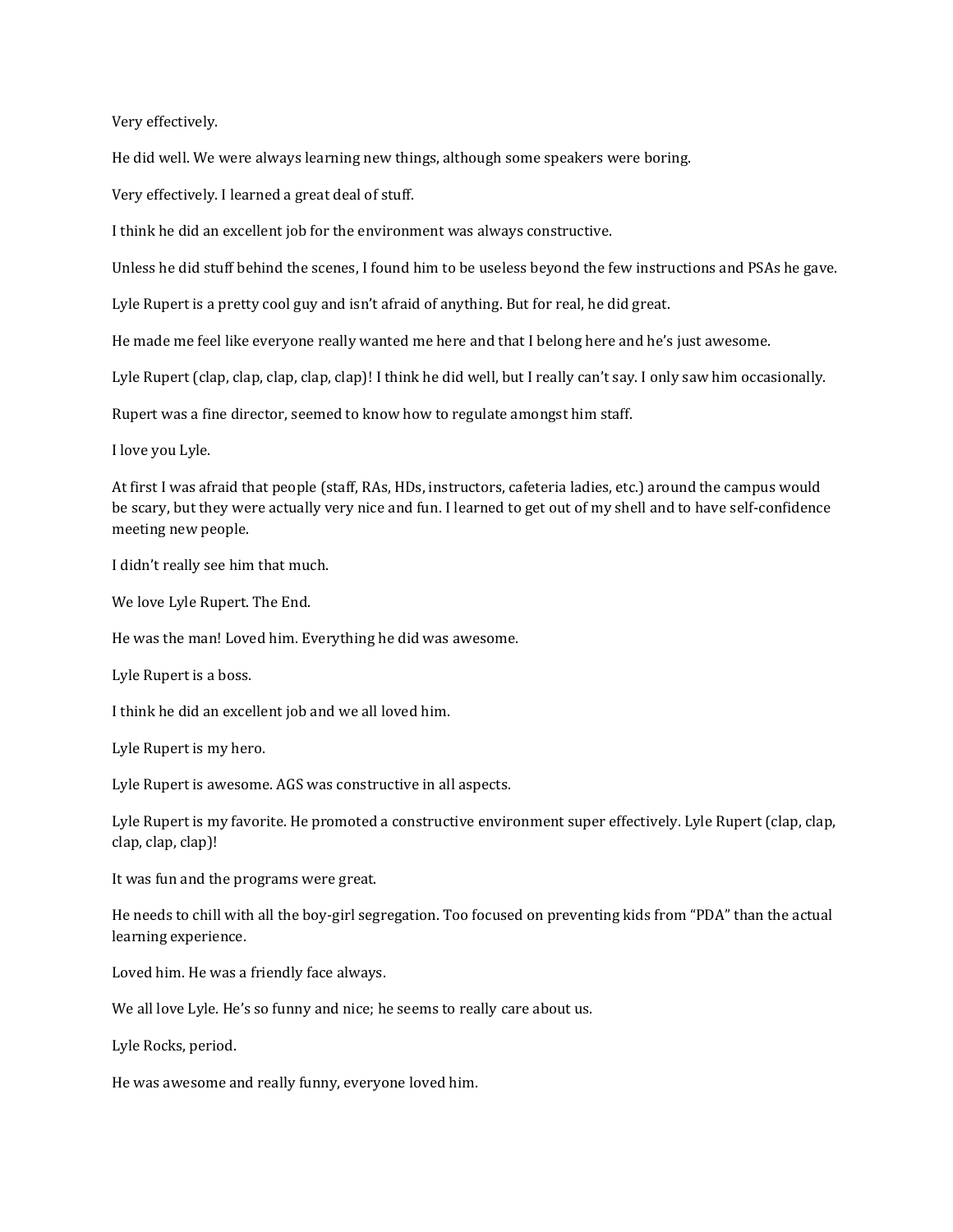He was awesome at it.

Very well, always a sense of community.

He was fantastic.

Lyle Rupert (clap, clap, clap, clap, clap)!

Lyle Rupert was a better director than Alfred Hitchcock. Love him.

Very. It all seemed very organized and I really appreciate that we had lots of off time and lots of optional events.

Sorry for this short response, but "Squirrels".

AMAZING. He made us all feel happy and in a community.

He did a good job. No complaints.

Very well, I enjoyed all the activities and seminars.

Well.

Great. He produces happiness.

Somewhat well.

Cool guy! Great job planning activities/organizing AGS.

I liked how relatable and fun he was. He seemed actually to like us.

Pretty effectively.

Perfectly. He did a great job.

Great! I truly enjoyed my stay here.

Epic on too many levels…me gusta.

Very well.

Lyle was great. He made AGS amazing.

Very well, really enjoyed his speeches.

Rupert did a fine job.

Well he seemed happy about AGS.

Lyle Rupert seemed like a pretty cool guy. He promoted a very constructive environment and I 'm glad he always made sure to acknowledge the cafeteria staff.

He did a good job when he talked. He acted like he cared about us and made us feel more at ease. He tried to make us concentrate on getting to know each other and having a good time.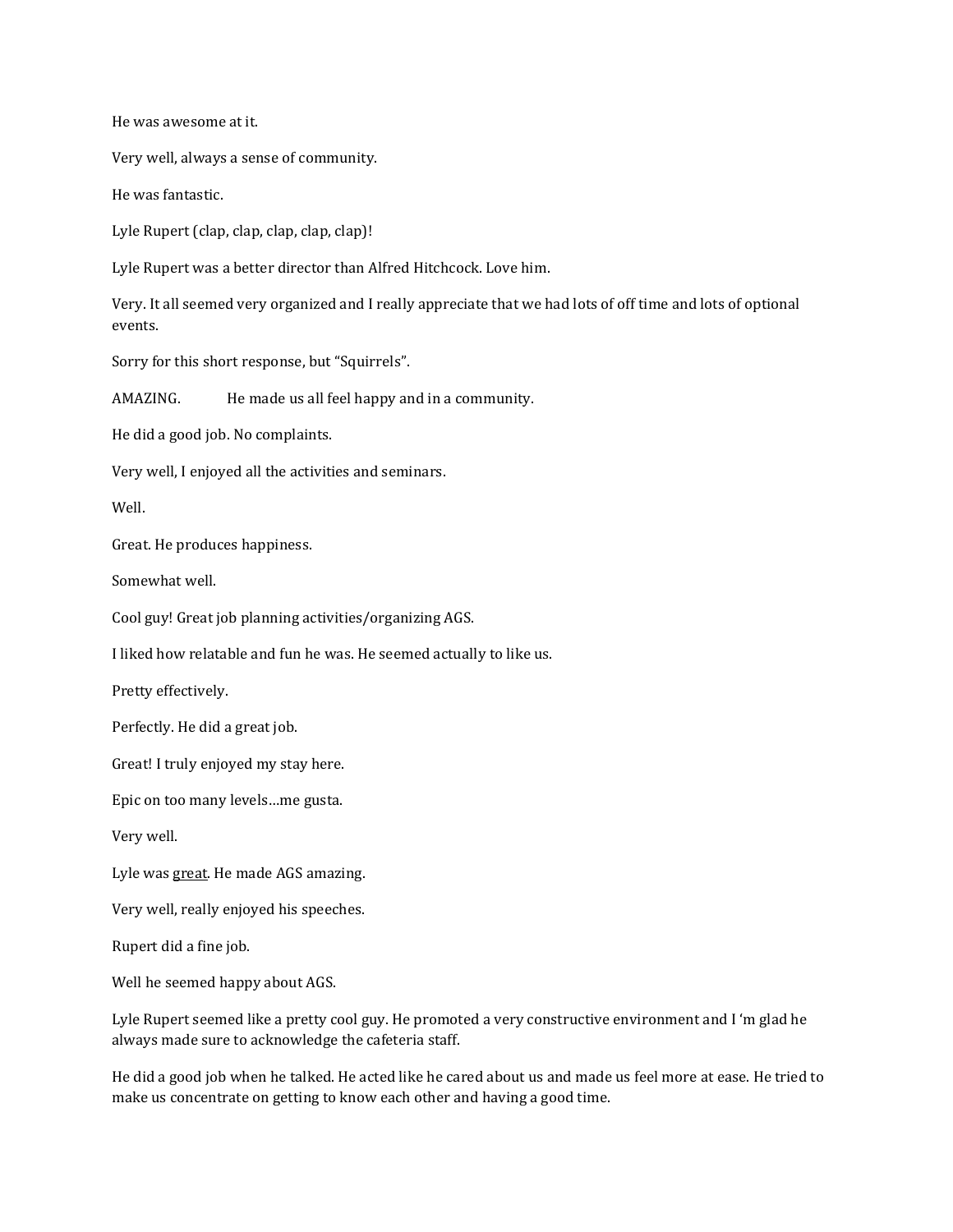He did great job even though I only really ever saw him in Staples before required events.

I think everyone loved Lyle Rupert! He was kind of an idol and brought everyone together through that.

Very well. He seemed very involved and I feel he succeeded in providing a very constructive environment.

He promoted it greatly! I wasn't a big fan of the cheer, but Lyle always acted like he wanted the best for all 400 of us.

Very effectively, keep him.

What did Lyle Rupert do? I never saw him but at required events.

Very effectively.

Squirrel man was excellent, seemed to know what he was doing.

Lyle Rupert is a boss. He handled everything smoothly and with no problems. Everything was worth it.

He performed his role as figurehead well. We didn't revolt against him so he was effective.

LYLE RUPERT. The name just rolls off your tongue.

He was so awesome! And effective! Lyle Rupert (clap, clap, clap, clap, clap)!

#### LYLE RUPERT!

Very! I loved my experience! I would do it again if I could.

Very effectively and he made if all fun.

He did a great job (behind the scenes so I don't know for sure.)

He did a very good job at promoting a constructive environment. He made us feel like we could trust this place a lot.

Awesomely. He made it clear that although AGS is fun, it's made to teach us.

Lyle was great at promoting a constructive environment. He was supportive and even played organ for us!

Rupert did a fantastic job at making AGS a great event.

Lyle Rupert is the greatest man alive. We all adore him.

Lyle Rupert was spectacular. Every aspect of AGS was stimulating and enjoyable.

He kept things very organized.

Lyle Rupert is an awesome AGS director. Couldn't have done any better.

He did great and his jokes are hard core.

Nice guy, good with kids. Hire him again next year.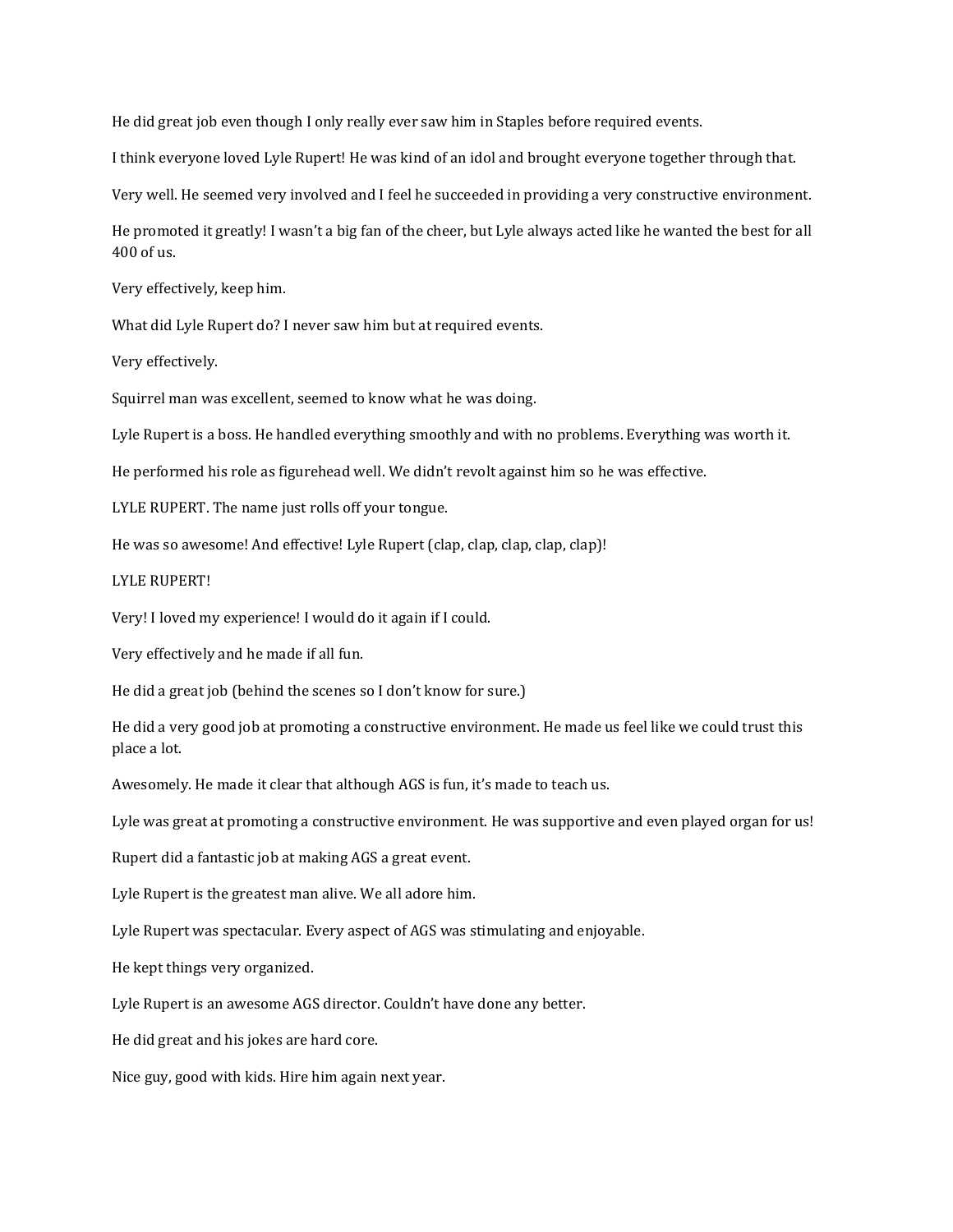I saw him twice outside of Staples. He was cool I suppose, but he should come sit with the kids at meals - that would be fun.

Very effectively; everyone seemed to have a fun, safe environment to learn in.

He's great! Did a wonderful job. Love him!

Very well. I learned a lot.

Mr. Rupert did an excellent job promoting a constructive environment at AGS.

He did a fantastic job! I was quite pleased with his approach. (There is a reason why the "Lyle Rupert \*chant" exists.)

Adequately enough. It was great.

I'm sure that he did well. His name made for a fun chant however. He also has very interesting jokes.

Very effectively.

Helped make it feel like we were all one big family.

Promoted community though good humor.

He was alright at it. I would like to see him more. The only times I ever saw him was at speakers.

I was vastly impressed. He was very effective.

Scale from 1 to 10: 9.8. He did a great job.

He was very effective and supportive.

Very effectively.

Very.

He promoted a constructive environment.

Well. He did a great job.

On a scale of 1 to 10 a 376.

Very effectively.

I feel that the Director promoted a safe environment.

Lyle Rupert is the most constructive and supportive member of the AGS team.

The environment here is amazing. It's very easy to meet new people, and develop new interests. We had discussions about what we did in every class, from math to drama and the amount of talent here all coupled together created a positive environment.

The environment was great and he's a great and hilarious person. Great job!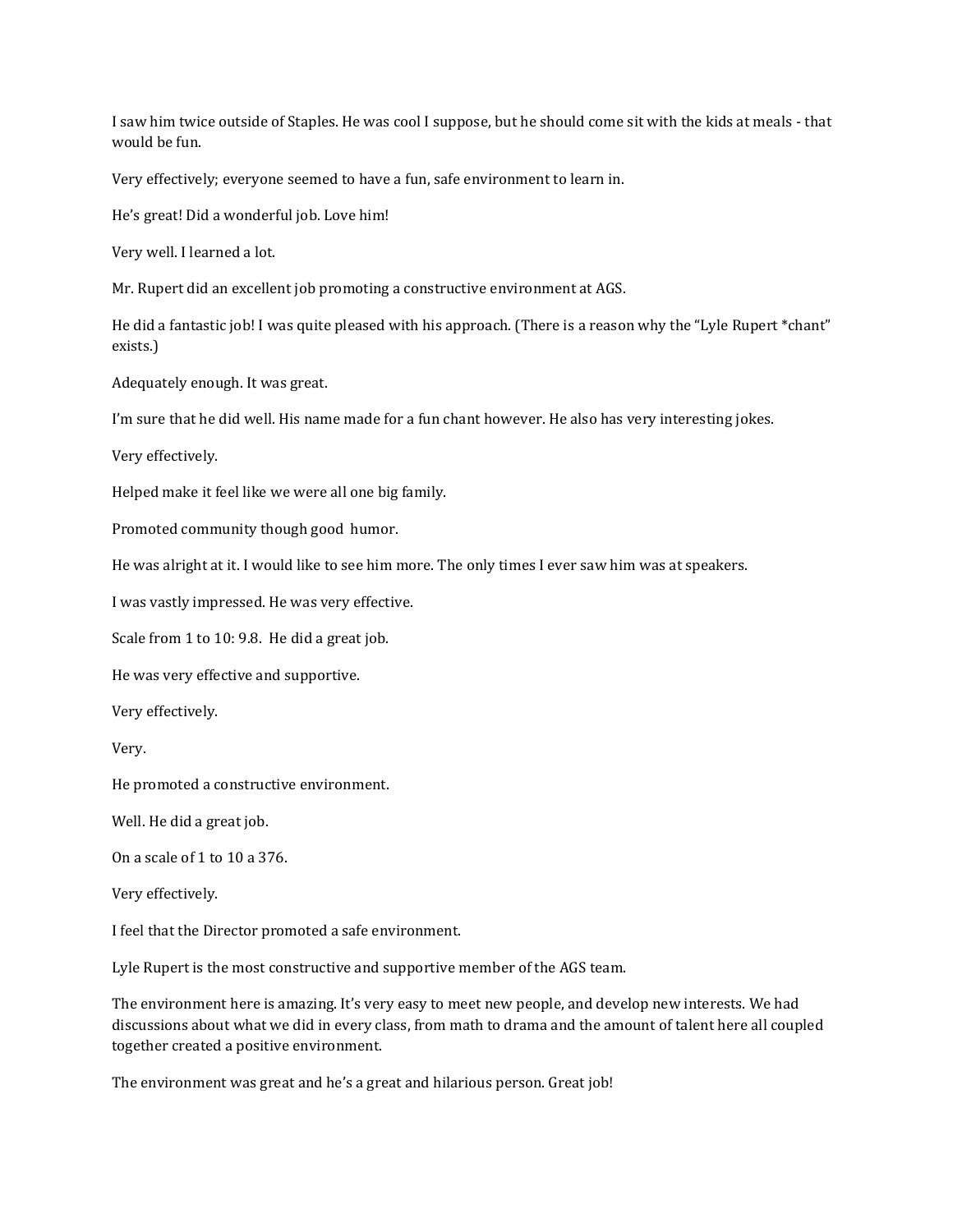We all love Lyle! The entire AGS program/community was awesome.

Very well! The program helped me everyday!

Lyle is the man. He put on a GREAT program this year.

Lyle did a pretty awesome job with constructing a positive AGS experience.

He would address problems in a way that didn't make him seem strict but at the same time you knew to obey him.

I would guess very well, although I never saw him out of Staples.

I felt the environment at AGS was certainly constructive.

(round of applause) Lyle, you are the man! This was the best experience we had in high school so far.

Very effectively. He was at everything and he, sometimes, got involved.

Very effectively. He was super fun.

Effectively enough for everyone to chant his name together.

Very effectively. He was always encouraging when I actually saw him.

He was great.

Well. Very well. Lyle Rupert (clap, clap, clap, clap, clap)!

He was awesome at getting everyone excited for what the day had to offer.

Lyle Rupert (clap, clap, clap, clap, clap)! Very well.

He was always upbeat and enthusiastic when he spoke to the student body.

Very effectively. I love how he actually goes on stage and talked to us; he didn't just sit back and let other people handle everything.

I believe that the best possible environment and atmosphere was created here at AGS.

Lyle Rupert is the perfect face for AGS! I loved his enthusiasm he used when explaining things as well as the conversational tone when addressing a program during the program. He always reminded us of our talents and then gave us suggestions. He did a great job.

Lyle Rupert serves well as a surrogate grandfather and was instrumental in creating a sense of unity at AGS.

He did it very well.

Very effective! The atmosphere at AGS was amazing.

He was interesting.

Lyle Rupert seemed more accessible and personal than the RAs. He was awesome.